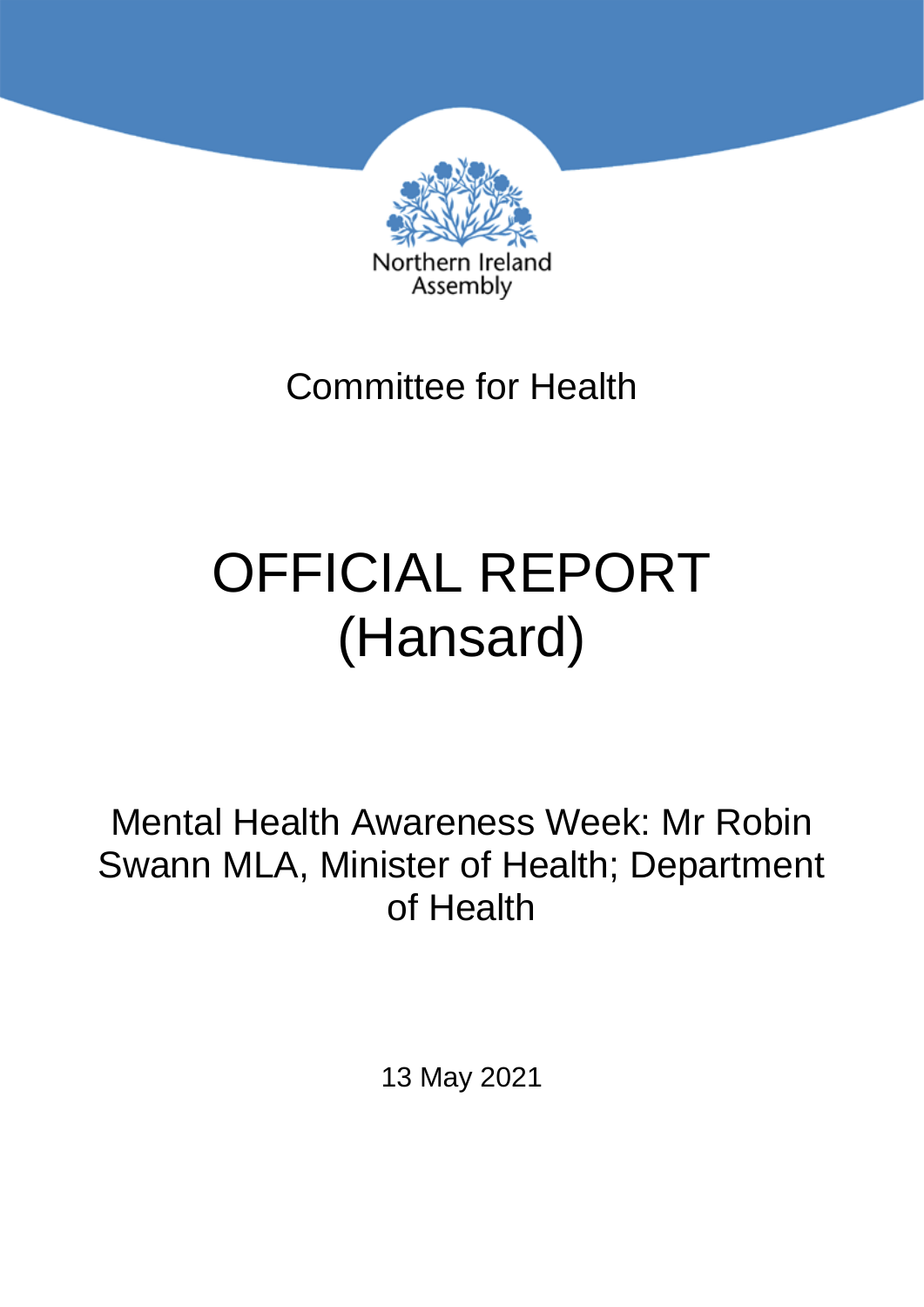### NORTHERN IRELAND ASSEMBLY

## Committee for Health

#### Mental Health Awareness Week: Mr Robin Swann MLA, Minister of Health; Department of Health

13 May 2021

#### **Members present for all or part of the proceedings:**

Mr Colm Gildernew (Chairperson) Mrs Pam Cameron (Deputy Chairperson) Ms Paula Bradshaw Mr Jonathan Buckley Mr Gerry Carroll Mr Alan Chambers Ms Órlaithí Flynn Ms Cara Hunter Ms Carál Ní Chuilín

**Witnesses:**

Minister of Health

Dr Tomas Adell **Department of Health**<br>Mr Peter Toogood **Department of Health** Department of Health

**The Chairperson (Mr Gildernew):** Members, it is Mental Health Awareness Week, and the briefing from the Minister this morning will focus on mental health issues. I advise members that the Minister will be joined by departmental officials. The Minister has advised that he will have to leave by 10.15 am to attend the Executive meeting, although officials will be able to remain, if required.

I welcome to our meeting Mr Robin Swann, the Minister of Health. Good morning, Minister.

**Mr Swann (The Minister of Health):** Good morning, Chair.

**The Chairperson (Mr Gildernew):** You are very welcome this morning. I also welcome Dr Tomas Adell, who is the head of the mental health and capacity unit in the Department of Health. Good morning, Tomas. Can you hear us OK?

**Dr Tomas Adell (Department of Health):** Good morning. I can hear you fine, yes.

**The Chairperson (Mr Gildernew):** Thank you. I also welcome Mr Peter Toogood, who is the director of mental health in the Department. Are you able to hear us OK, Peter?

**The Committee Clerk:** Sorry, Chair, but I do not think that Peter is on the call yet.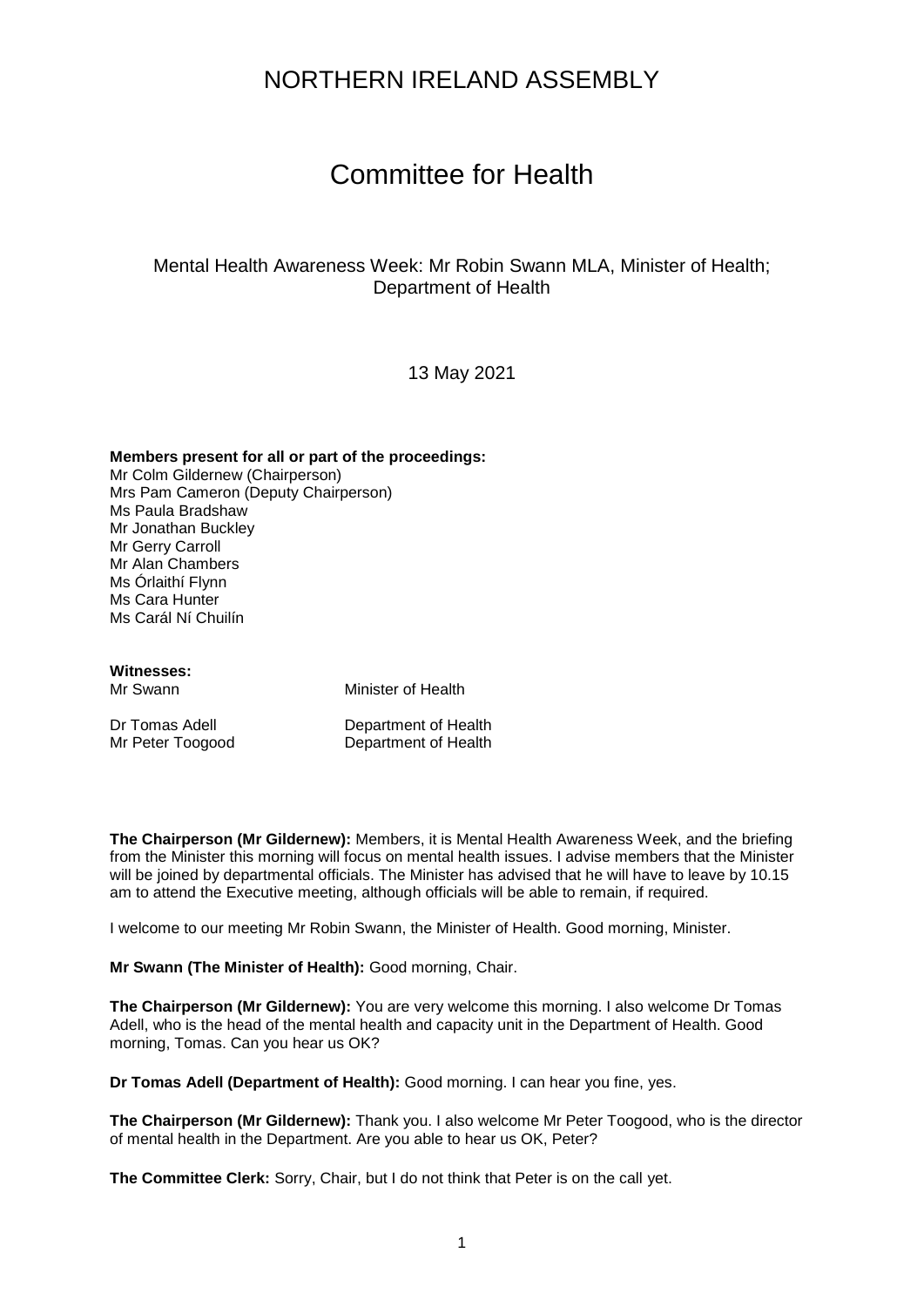**The Chairperson (Mr Gildernew):** OK. If the Minister is content, we will go ahead. Peter can join in when he arrives on the call. Minister, do you want to give us your briefing?

**Mr Swann:** Certainly, Chair. My opening comments before we take questions will be a bit longer than the usual COVID update that I give.

Chair and Committee members, thank you all for inviting me to speak today about one of my top priorities and one of the most important aspects of my Department's remit: mental health. As you have already acknowledged, Chair, today's Executive meeting is slightly earlier than usual, so I will have to leave at around 10.15 am, but officials will stay on to allow the discussion to continue. I am also aware of the Committee's motion to be debated next week, and that debate on Mental Health Awareness Week will provide another welcome opportunity for us to come together to discuss further this very important issue.

Chair, given that, as you said, this week is Mental Health Awareness Week, it is entirely appropriate that we give the topic the platform and focus that it deserves, because it is hugely important that we use the opportunity to strive to reduce stigma associated with mental ill health, to improve support for those who need it and to secure the resources to ensure that we have a system that adequately cares for our community.

Before I begin the main part of the presentation, I would like to introduce Peter Toogood, although he has not yet joined the meeting. Peter is my Department's new director of mental health. He has recently joined us to take up what is a newly created post that will allow my Department to place an even greater focus on mental health and put it on a much more equal footing with physical health. It is a really significant step forward, as it provides a dedicated senior civil servant resource for mental health for the first time.

I am also joined by Tomas Adell, who is head of adult mental health policy and a key member of Peter's team. I know that the Committee knows Tomas well.

This morning, I will give you an overview of the work that my Department has been doing, and is planning to do, to improve outcomes for those who suffer from mental ill health. I will also speak about the challenges that are facing mental health services, not least because of the pandemic. Members will be aware that, in May last year, to mitigate and address the initial impact of the pandemic on our population's emotional well-being and mental health, I published a mental health COVID response plan. The plan set out a range of key actions that my Department and its agencies were taking forward to support our communities during the initial period of lockdown and beyond. Actions included the development of digital means of support, such as access to online stress control classes and the development of bereavement support resources, as well as the joint development of the COVID-19 well-being hub. That was done in conjunction with the Department for Communities and Inspire Wellbeing.

A range of other resources was developed, such as support for students joining the Health and Social Care (HSC) workforce early and support for children and young people. All those resources continue to be available for those who need them.

As we know, mental health services were under considerable pressure before the pandemic, and they are now experiencing unprecedented challenges. Inpatient services are under extreme pressure. Our mental health staff are hugely dedicated, caring, highly skilled and committed, but they are doing a very difficult job in increasingly difficult circumstances. An already difficult position has been compounded by the impact of the pandemic. Our trusts are reporting an increase in referrals as well as heightened acuity for patients. Trusts operate consistently above 100% bed occupancy levels in mental health inpatient units, and patients who are admitted are often much more seriously ill than would usually be expected.

It is really important that people understand what operating above 100% capacity means in that context. It simply means that additional pressures are placed on already hard-pressed staff, thus compromising their ability to provide the care and treatment that patients need. It means that there are people whose mental health needs are such that they need to be admitted to hospital, and people who are in crisis and who are seriously ill are being asked to sleep in armchairs and on sofas in hospital.

The statements that we all make about tackling the stigma attached to mental illness must feel a little hollow to people who find themselves in that situation. I must emphasise that this is not simply a problem caused by not having enough inpatient beds. Too often, the situation arises because beds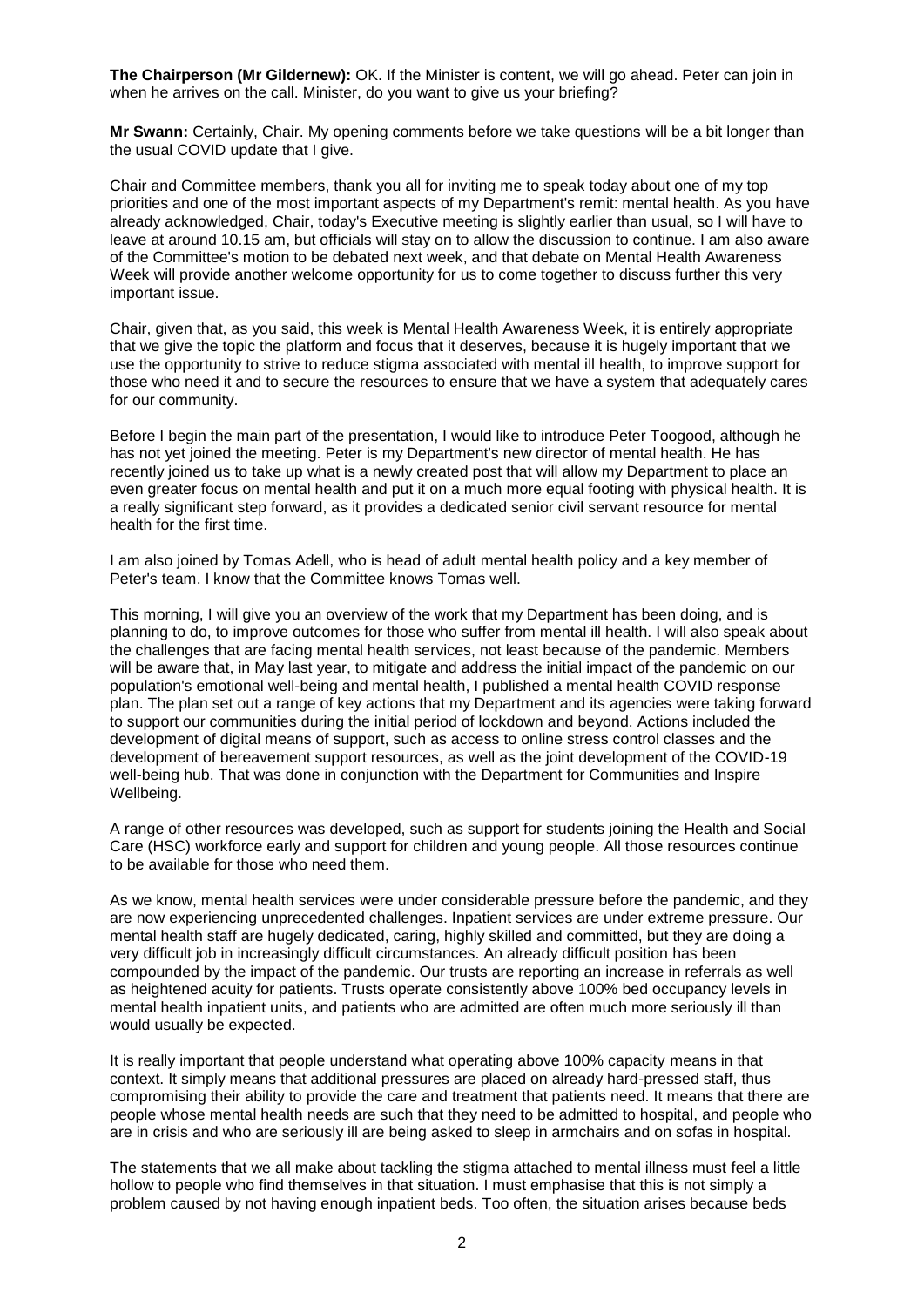are having to be used for people who cannot be discharged, because of an absence of the community services that they need. It is highly likely that those pressures will continue as the mental health surge that we have all been anticipating begins to bite over the coming months. Indeed, evidence from other countries indicates that we are only at the beginning of that surge, as we are dealing with the knock-on effects of not just lockdown but the pandemic itself.

Even as our society is now beginning to take the first steps back to normality, the impact of the past year will have a lasting effect on our communities, on their mental health and on the services that support them. In particular, mental health inpatient bed pressures are likely to continue, but, to deal with those severe pressures in the short, medium and longer term, a number of key actions are being taken forward by my Department and its agencies. To deal with the inpatient bed issues in the short term, the Health and Social Care Board (HSCB) has established its regional bed-flow network. The group is meeting weekly and is looking at a number of options for increasing capacity in the short tem and the medium term. In the longer term, the provision of psychiatric, low-secure inpatient and mental health rehabilitation services is likely to have a positive impact on patient flow and bed capacity, as well as providing better outcomes for patients. I have recently approved the policy direction in both areas, and work can now start on developing detailed proposals.

A comprehensive review of crisis services has also recently been completed, and its outworkings have the potential to have a significant positive impact on people in crisis and on pressures on services in the longer term. Once my officials and I have had an opportunity to consider fully the recommendations, I will make a decision on the way forward and have the conversation with the Committee, Chair.

Those reviews and a number of others were commissioned as part of the mental health action plan that I published in May last year. I am pleased with the progress that has been made on its implementation, because most of the 38 actions are on target or have been substantially completed. Notable achievements to date include the creation of a mental health champion; the approval of the business case for, and the securing of, recurrent funding of £4·7 million for the development of a specialist perinatal mental health community service model; the establishment of the child and adolescent mental health services (CAMHS) and forensic managed care networks; and the launch of a mental health innovation fund. As I mentioned, reviews have been completed on crisis services and transitions from CAMHS to adult mental health services, eating disorder services, personality disorder services, psychiatric secure inpatient services and mental health rehabilitation services. The outworkings of —.

**The Chairperson (Mr Gildernew):** Sorry for cutting in, Minister, but you are breaking up at times. Can you do anything with your sound? We have been able to follow you so far, but the sound has dipped a bit. I am not sure whether there is any way in which to improve it. Apologies. Please go ahead.

**Mr Swann:** Thanks for that, Colm. It is important that you hear what I am saying. Is that any better?

**The Chairperson (Mr Gildernew):** Yes. That seems a little better.

**Mr Swann:** I will continue from where I left off. The outworkings of the reviews that have been completed will help inform future strategic policy. The completion of the actions represents a significant step forward for mental health in Northern Ireland.

The action plan also committed to developing a new 10-year strategy for mental health in Northern Ireland. That is the best way in which to address historical issues in mental health, to face up to and meet the increased demand caused by the pandemic and to put in place real and lasting change that will significantly improve mental health outcomes for people in Northern Ireland.

Committee members will be aware that I published the draft mental health strategy 2021-2031 for public consultation in December of last year. Following an intensive period of co-production, the consultation concluded at the end of March. In total, we had 428 responses to it. I was delighted with the level of interest and engagement that was generated by that work, and I am grateful to the large numbers of individuals and organisations that contributed to the process, both during the co-design phase and in response to the consultation. Their input is really valuable. The response to the consultation has been overwhelmingly positive, with over 82% of formal responses received being assessed as such. Many of the comments and suggestions received will be reflected in the final draft of the strategy.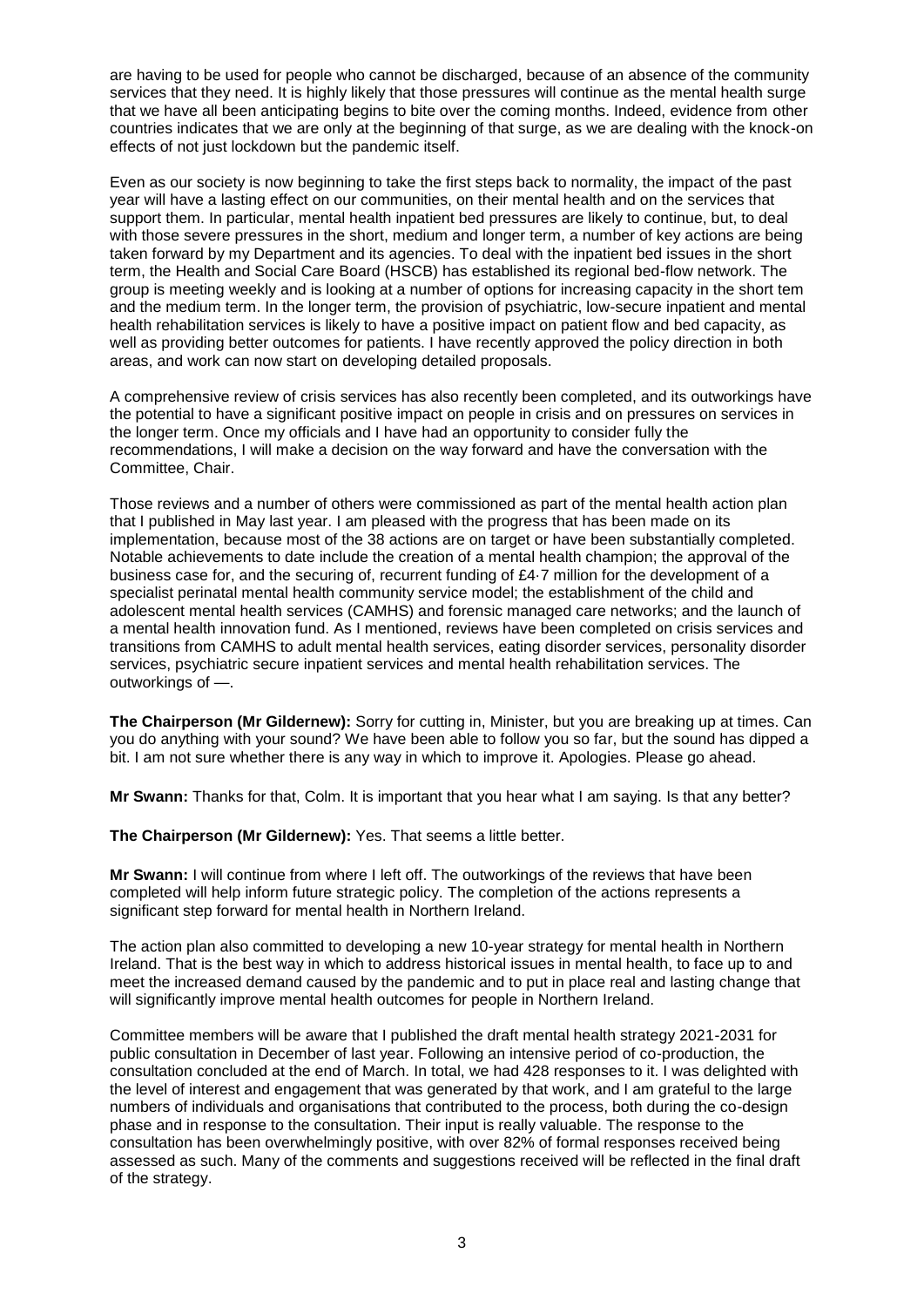The draft strategy sets out a number of actions for taking forward significant reform of mental health services. Its key aim is to ensure long-term improved outcomes for people's mental health, putting individuals and their needs at the centre. It focuses on the promotion of well-being across the lifespan and seeks to ensure consistency and equity of access and choice for those accessing mental health services and support. The strategy is my Department's long-term strategic plan to address the pressures on mental health inpatient beds, meet the increased needs created by the pandemic and put mental health on an equal footing with physical health in this country. I hope that it will bring us into line with mental health provision in other parts of the United Kingdom and, once fully implemented, ensure that Northern Ireland has a world-class mental health system of which to be proud. I hope to be in a position to publish the final strategy, alongside a funding plan setting out the resource requirements for implementing it, in the summer.

One of the other areas that I wish to mention in Mental Health Awareness Week is children and young people. The pandemic has had a significant impact on many children and young people. The loss of the daily structure that school attendance normally provides, alongside reduced social contacts and school support, could lead to a deterioration in mental health. The support that my Department put in place at the beginning of the pandemic provided valuable resources for our children and young people when they needed them most. In addition, my Department funds a number of community and voluntary organisations that continue to support young people during the pandemic. For example, the facilitating life and resilience education (FLARE) project from the Public Health Agency (PHA) aims to support young people who are struggling with mental ill health or suicide ideation or who have made suicide attempts.

Furthermore, my Department has worked collaboratively with the Department of Education on the development of the children and young people's emotional health and well-being in education framework, which was launched in February 2021. The framework comprises a range of initiatives that are aimed at delivering better mental health outcomes for children and young people. Given the impact of the pandemic, it will be especially important at this time. Some £5 million from the Department of Education and £1·5 million from my Department have been allocated to fund that plan. Some of its programmes have already commenced, such as the health and social care trust Text-a-Nurse service and the Education Authority Youth Service's resilience education assisting change to happen (REACH) programme. Others are pending business case approval, including new CAMHS and emotional well-being teams in the school service. That will involve the teams working directly with schools alongside other services.

Unfortunately, despite the great strides forward that we have made as a society in talking about mental health and the progress that has been made over the past year, I must also reflect the reality of the position that we are in with funding. As members will know, mental health services in Northern Ireland have historically been underfunded in comparison with those in other UK jurisdictions. Mental health in Northern Ireland receives between 25% and 30% less funding per capita than it does in England, despite many indications that mental health needs in this country are greater, not least because of the legacy of the Troubles. That equates to a funding gap of approximately £100 million to £150 million a year, which is a dire reflection of the low priority that we as a society and past Governments have afforded to mental health up until now. The particularly difficult funding position that my Department is currently facing does not make redressing that imbalance any easier or any more likely. Indeed, no funding has as yet been identified to support the implementation of the strategy.

The capital budget position also remains severely constrained. Without additional resources and a multi-year Budget settlement, my Department is unable to commence any significant new investments that will continue beyond this financial year. All of that limits my options, and our options, for addressing the current challenges that are facing the system and for implementing the strategic improvements that are greatly needed and that have been so long sought by our communities. Full implementation of the strategy, which all stakeholders are fully in support of, will require significant investment in order to achieve what we want and what our society deserves. It will require full support from the Executive and across Assembly parties. We absolutely must now walk the walk. If we are truly serious about making mental health a priority, as so many of us in government, in the Assembly and on the Committee genuinely want to do, we have to do our utmost to get the resources in place to do that.

In the meantime, Chair, I assure you that I will continue to work to make resources available where I can and to make the strongest case possible to my Executive colleagues for a significant increase in funding for mental health. A key element of that will be the funding plan that I will publish alongside the final mental health strategy. That will set out more clearly the funding requirements needed to see that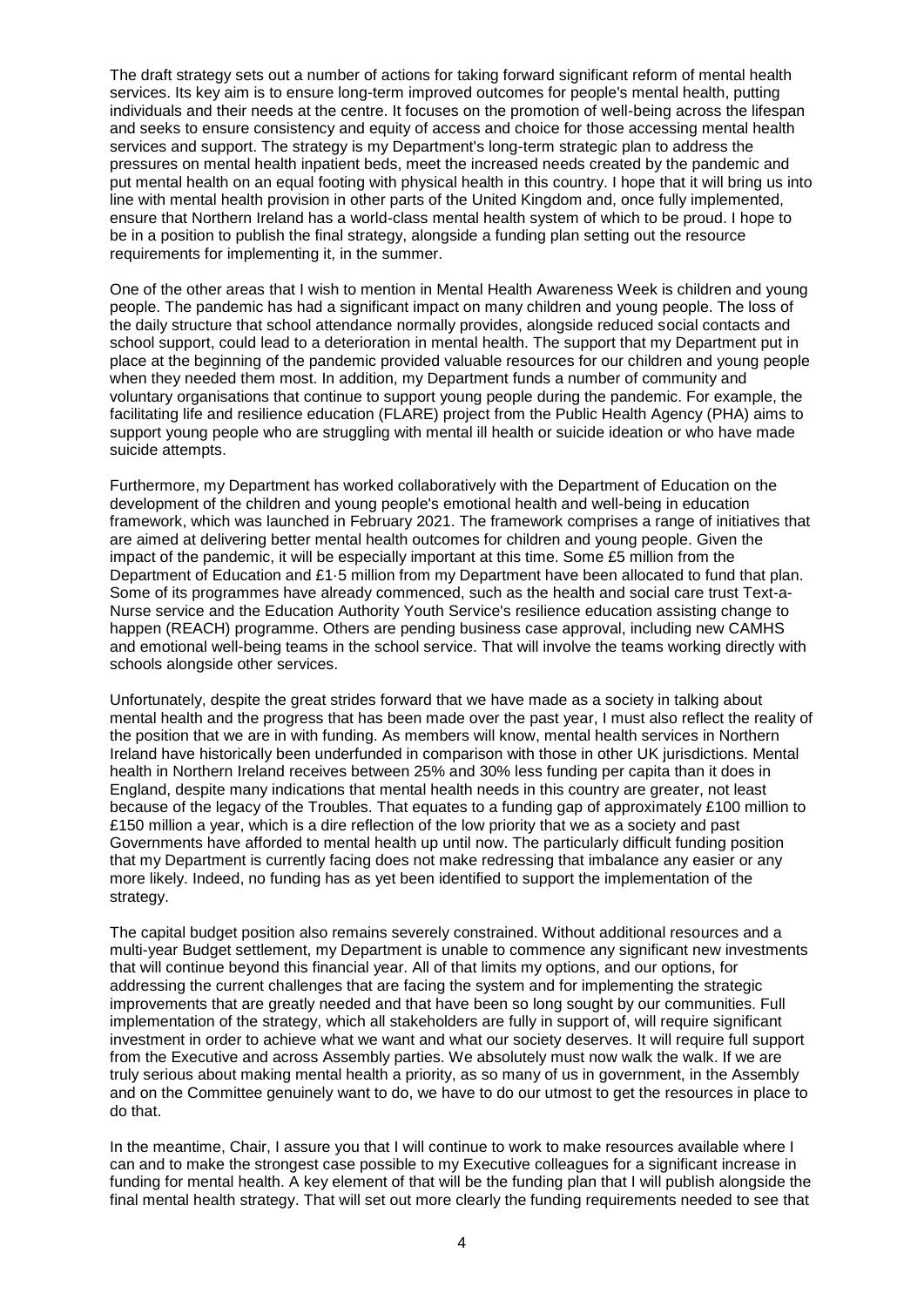strategy implemented, as I mentioned. The figures will be significant, but now is not the time to bury our heads in the sand. We have seen the needs of our communities increase during the past year. We know that the situation is unlikely to improve significantly. We are building on a shaky foundation of years and years of underinvestment. Now is the time for action. I trust that the Committee will be supportive of all attempts to secure additional resources to achieve our strategies and aims and to improve mental health outcomes for all in Northern Ireland.

As I said, I will continue to work hard to secure whatever resources I can for mental health in my Department. One of the most significant actions that I have taken in recent weeks was to establish a £10 million mental health support fund, which will provide grants to charity organisations that provide interventions to improve the population's mental health. I fully recognise the hugely important role that our community and voluntary sector plays in supporting our community's mental health. The sector provides much-needed advice and well-being support as well as commissioned services as part of the stepped care model. I also recognise —.

**The Chairperson (Mr Gildernew):** Sorry, Minister, but I am really conscious of time. I want to get to some questions, so I wonder whether we can —.

**Mr Swann:** I am coming to a close, Chair. As I said, mental health is an important issue for me, for my Department and for the Committee, given the work that it has done, which I acknowledge. I have come to the Committee regularly, on a monthly basis, but that has been to talk about the COVID response. I therefore welcome this full engagement on another policy area on which we can work strongly together.

As I was saying, we all recognise the hugely important role that the community and voluntary sector plays. I also recognise that organisations in the sector have come under incredible pressure during the pandemic, as they seek to support more people with fewer resources and in a hugely difficult circumstance. In recognition of that, the new mental health support fund will equip charities, enable them to provide a wide range of support services for people with mental ill health and help ensure that those who need to access mental health support services in the community can continue to do so. The fund is expected to open formally in the next few months and will be accessible through the Community Foundation's website.

In conclusion, I thank the Committee for its focus on mental health today. I know that we share the same frustrations about the current pressures on services and the same desire to make things better. I trust that members are reassured, and assured, today of the scale of my and my Department's ambition. I emphasise the point that, without sustained, recurrent funding, we will be limited in what we can achieve jointly. In recent weeks, my Department's director of finance has given you a stark assessment of the budgetary situation that our health service faces. That situation is concerning. We have, of course, many serious problems in health and social care. Those problems cannot be fixed by long-term funding alone, but, equally, they cannot be fixed without it.

I reiterate my complete commitment to improving mental health services and outcomes for all the people of Northern Ireland. There are many challenges on the road ahead, but I am determined to continue to strive to ensure that all those who need help can access it when they need it and to give the people of this country a mental health system of which they can be proud.

Chair, thank you for the time to make the statement this morning. It was important to set out the full case on what is a very important issue.

#### **The Chairperson (Mr Gildernew):** OK. Thank you, Minister.

I will start with a quick round of questions for the Minister from each member. We will then have another round of questions. Members can tailor their questions in that regard, while remaining conscious of the time restrictions this morning.

Minister, I welcome the direction and the commitments. I am concerned about one thing in the action plan, objective 13, which is about building a stronger mental health workforce. This week, we have met the mental health policy group and with workforce and community-sector representatives. The most basic and fundamental building block of the action plan will be the workforce. None of this can be delivered without it. I am concerned to see in the action plan that, for that objective, the costs and the timeline for a review are still to be scoped, yet there will still be a significant lead-in time for recruiting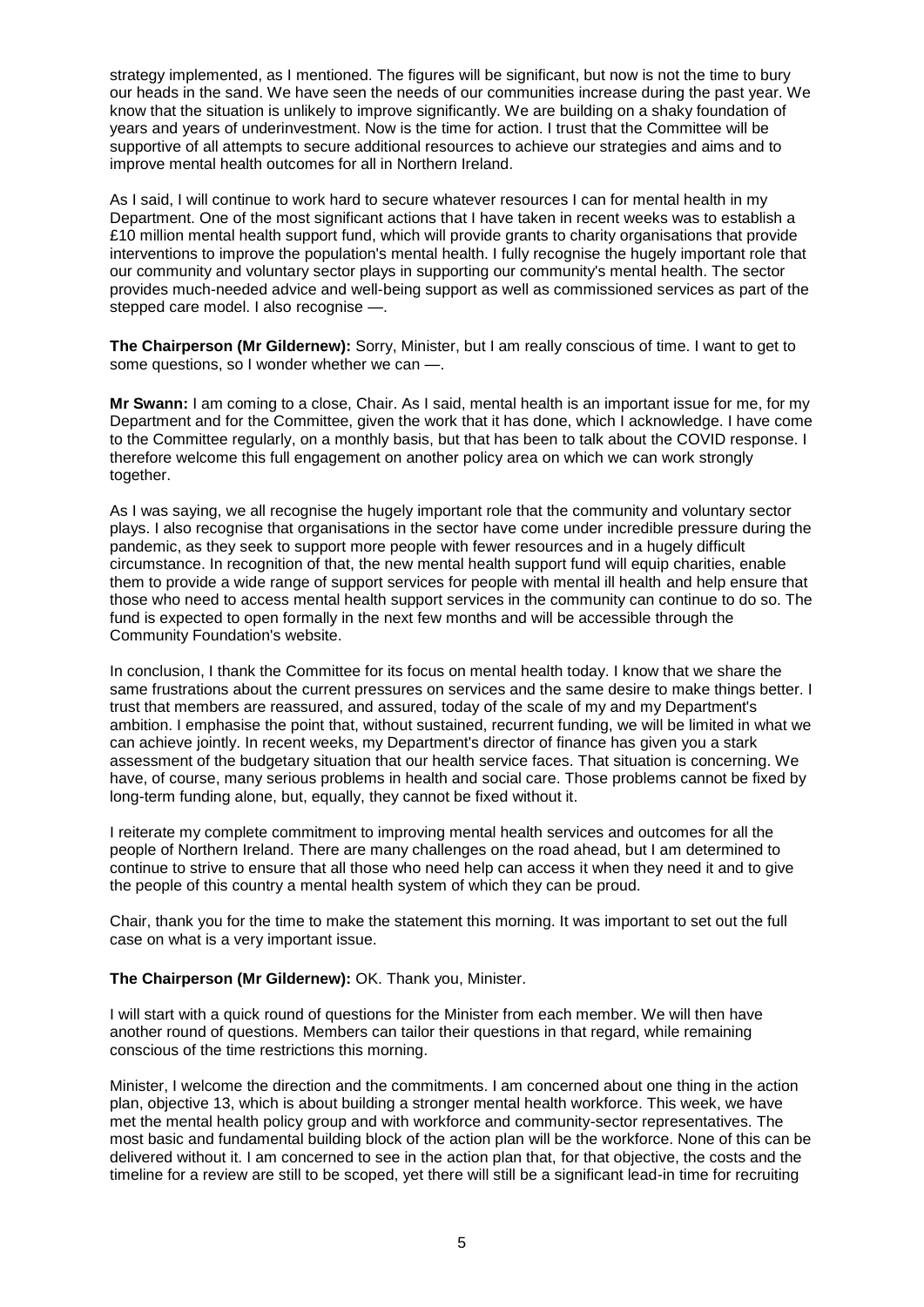and training that workforce. Can you tell me how that can be prioritised? What planning will be needed for a mental health workforce?

**Mr Swann:** Chair, I will let officials pick up on those specifics when they address the Committee. We have seen the depletion of the workforce across the health service over the past 10 years, and that has affected all sectors equally. The 300 nurses that come on board each year are in a number of specialties, so you are right to say that the investment takes time to complete. There is no workforce ready and waiting for us to put out a job advert. The number of trusts that have advertised key positions over the past number of weeks, since the start of the new financial year, has indicated that. The desire is there to fill the positions, but it is a question of having appropriate scope and time for training, because we have not been investing in that workforce. That is why we were where we were last year, with concerns being raised by our trade union colleagues as well. It was about that long-term challenge, but also about succession planning, because, without that continued recruitment process, it has been hard to put that succession plan in place. I am sure that Peter and Tomas can pick up on those specific actions in more detail later.

**The Chairperson (Mr Gildernew):** OK, yes. I will go back to them on that.

**Mrs Cameron:** Minister, I thank you and your team for being here this morning. I know that you do not have much time. I want to ask you specifically about any progress that has been made towards a regional approach to bed management. I am also wondering whether you want to answer as to whether or not there is a case for reforming the trust model in Northern Ireland. I ask that on the back of how well the trusts have all worked together through COVID; it has been very impressive. Given the very small population that we have, is there a case for reforming that trust model and making it better? Also, have you made any progress on that regional approach to the bed management issue?

**Mr Swann:** Thank you, Pam, and my sincere apologies for having to go — the Executive meeting is earlier this morning than it usually is — because I would have liked more time to talk about this.

The Health and Social Care Board already has a manager in place to look at the regional bed model, because one of the learnings that came out of COVID was management of that system. As I said in my opening address, we are looking at over 100% occupancy of our mental health beds over the weekends — mostly at weekends, but over the pandemic as well. That is where we looked at that approach. Again, that is where we saw a regional coming together, with the five trusts beginning to work as one, especially in supporting the likes of mental health and other specialities.

Regarding a longer look at the trusts and their functions, I do not want to get into party policy, but the Ulster Unionist Party has always said that we should have one trust across Northern Ireland. This is only for future scoping or discussion, but we may look at having a single mental health trust that covers the entirety of Northern Ireland, so that we can look at a regional approach to the standardisation of service and provision and remove some of the challenges of the past. There has been a postcode approach, unfortunately, to some of the service models that we have looked at.

In the longer term, there is no departmental direction at this time for a single trust. As I said, that is something that we have put forward as a party policy, but the regionalisation approach has really been embedded through the pandemic. It has worked well for us, and we want to build on it, because we have now moved from that silo mentality that we have seen in the past, which has been challenging.

#### **Mrs Cameron:** Thank you.

**Ms Hunter:** Thank you, Minister and panel, for being here this morning. Minister, when you speak, we can definitely tell that you have real passion about this subject. That is most welcome.

My question this morning refers to the work of community crisis intervention services. These services are always in high demand, and yet they often struggle to get crucial funding. Have you had any recent conversations in your Department about longer and more sustainable funding? I know that the one based in the north-west does exceptional work.

**Mr Swann:** No, Cara. In relation to crisis services, the Royal College of Psychiatrists found that 40% of mental health patients have been forced to resort to emergency or crisis services, and that one in 10 in distress actually ended up in emergency departments. It is not the service model that we want to provide, especially for mental health. Early intervention prevents that, and that is where our crisis service comes in. Recognising the need to improve the mental health crisis response in Northern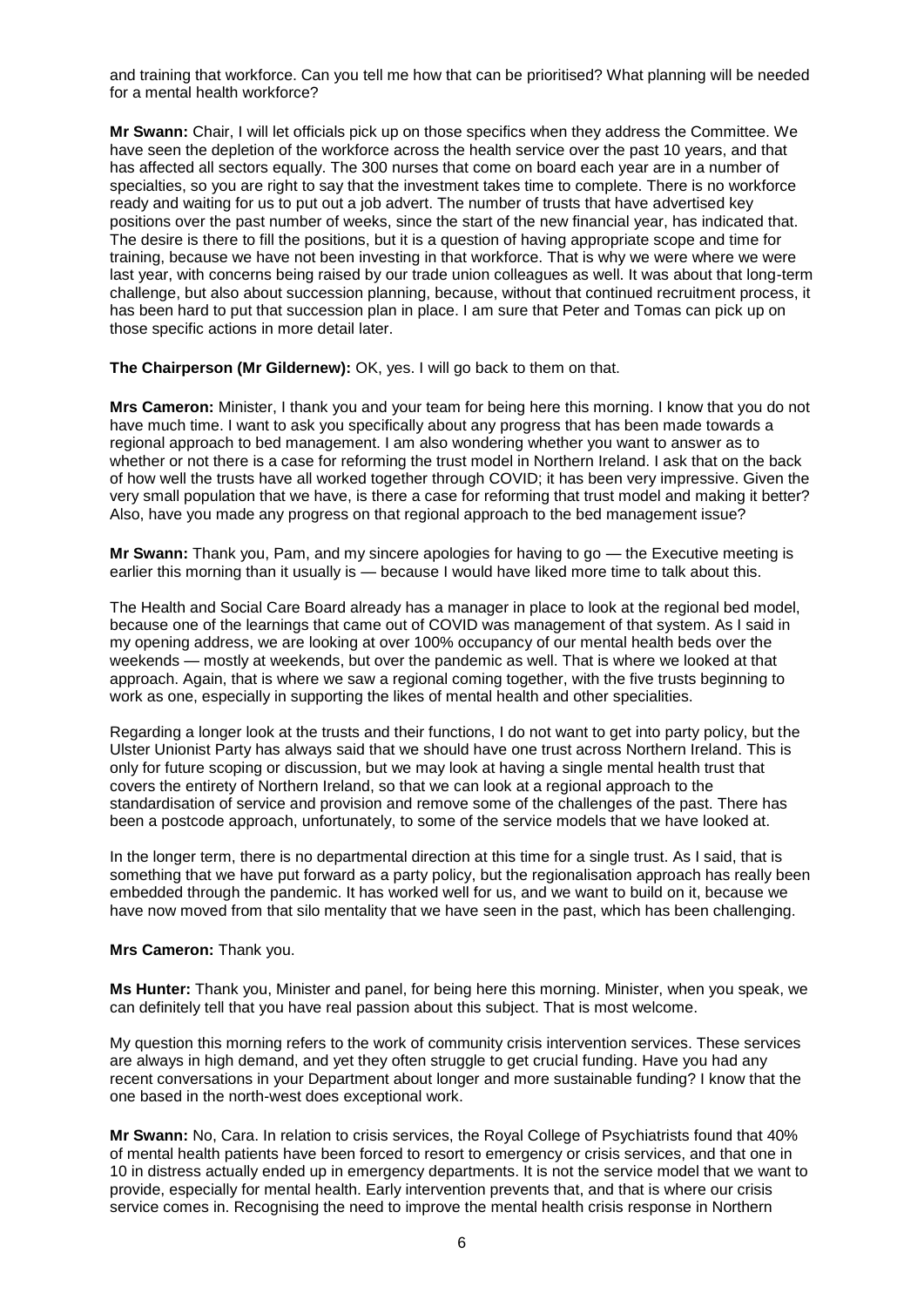Ireland, one of the actions — I think that it was action 8.4 — in the mental health action plan centres on the reconfiguration of mental health crisis services. We agreed to prioritise that, because providing a better crisis response is seen as key to unlocking the ability of the entire system to respond better, if you can get that part to work. With regard to the financing models of crisis *[Inaudible owing to poor sound quality]* I was up in the north-west with Tomas on Friday looking at work being done by the Western Health and Social Care Trust. There is also an opportunity for many of those organisations that have been providing a crisis response without core funding to apply for the new mental health support fund that I recently announced. There is £10 million there that will be handled through the Community Foundation response. They can look for additional supports there. The core challenges of my Department through funding are something that I have rehearsed. Committee members are well aware of it and alive to the challenges that it places on us.

**The Chairperson (Mr Gildernew):** Minister, your sound was dipping a wee bit again towards the end of that answer.

**Ms Ní Chuilín:** Good morning, Minister. You are responsible for making bids and for your own budget. While the budget is not what it needs to be, it is your decision on the level of money that goes to mental health. I want to make that point. It is a postcode lottery, particularly if you live in north and west Belfast, when it comes to mental health services. Recently, our accident and emergency almost reached crisis point. A lot of those people, albeit older people, are struggling with mental health. Given the fact that there is nowhere for people to go who are in mental health crisis and, indeed, who suffer with addictions, how can this figure be reduced?

The last thing that I will say, Minister, is that we had a presentation from your officials last week on health inequalities, and it was about stats. There was no policy on it. Unless you get to grips with and address the current health and mental health inequalities, we are going to have this same conversation for evermore, unfortunately.

**Mr Swann:** Carál, on your last point about health and mental health inequalities, you know as well as I do that this is not just Health. It is about a whole-system approach and about Communities. You and I worked together when you were Minister for Communities. This is about how we improve people's position in life. Health inequalities come about because of poor housing, lack of access to education and poor job opportunities. When we talk about health inequalities, those stats that we measure are the outcomes of that lack of investment and action in other areas. The Programme for Government is where we start to address those. As a health service, unfortunately, we are left to pick up the end of those inequalities. When it comes to the additional pressures on our A&Es, because of those inequalities that are systemic throughout postcodes in certain areas, that is where we see additional pressures. That is where we have to put support mechanisms in, again, in crisis response in the voluntary and community sector so that we get that early interaction. I met a number of the north and west Belfast organisations a couple of weeks ago about the work that they are doing and the further work that they can do to get the early interventions in. Hopefully, the £10 million that we are announcing will help them to do that. Carál, we should not be relying on the community and voluntary services to do it. However, if they can help us get over this crisis in the next two to three years, so that we can get the mental health action plan and strategy into place so that the core health service functions are there to support people, that is what we need them to do. This is about partnership, coproduction and co-working.

**Ms Flynn:** Minister, thank you for the briefing. Following on from some of Carál's points, I am a wee bit disappointed at today's briefing. When we spoke to the officials about the mental health strategy the other week, they said that it was difficult to achieve any certainty on the plans. That was disappointing then, but I am even more disheartened this morning. I completely appreciate all the work on perinatal services and the £10 million, but it is all a drop in the ocean. This morning, in your own words, you have said that your options are limited and that it is going to be difficult to address the imbalance with mental and physical health. Basically, you have said that there is no funding. While we have all these great initiatives that are being progressed — the crisis review, Protect Life 2, the 10 year strategy and, more specifically, the substance use strategy — I am just really worried that we have got to this point and are not going to be able to push any of that any further because of funding. I accept that your budget is tight. However, Minister, at a previous Health Committee meeting, you gave a commitment to increasing the amount of spend from your budget on mental health. The officials were not able to confirm that with me two weeks ago either, and I am waiting to hear the percentage figure that will be spent on mental health in the most recent budget. At last week's health inequality briefing, the biggest health inequality was drug- and alcohol-related deaths, and I accept that that goes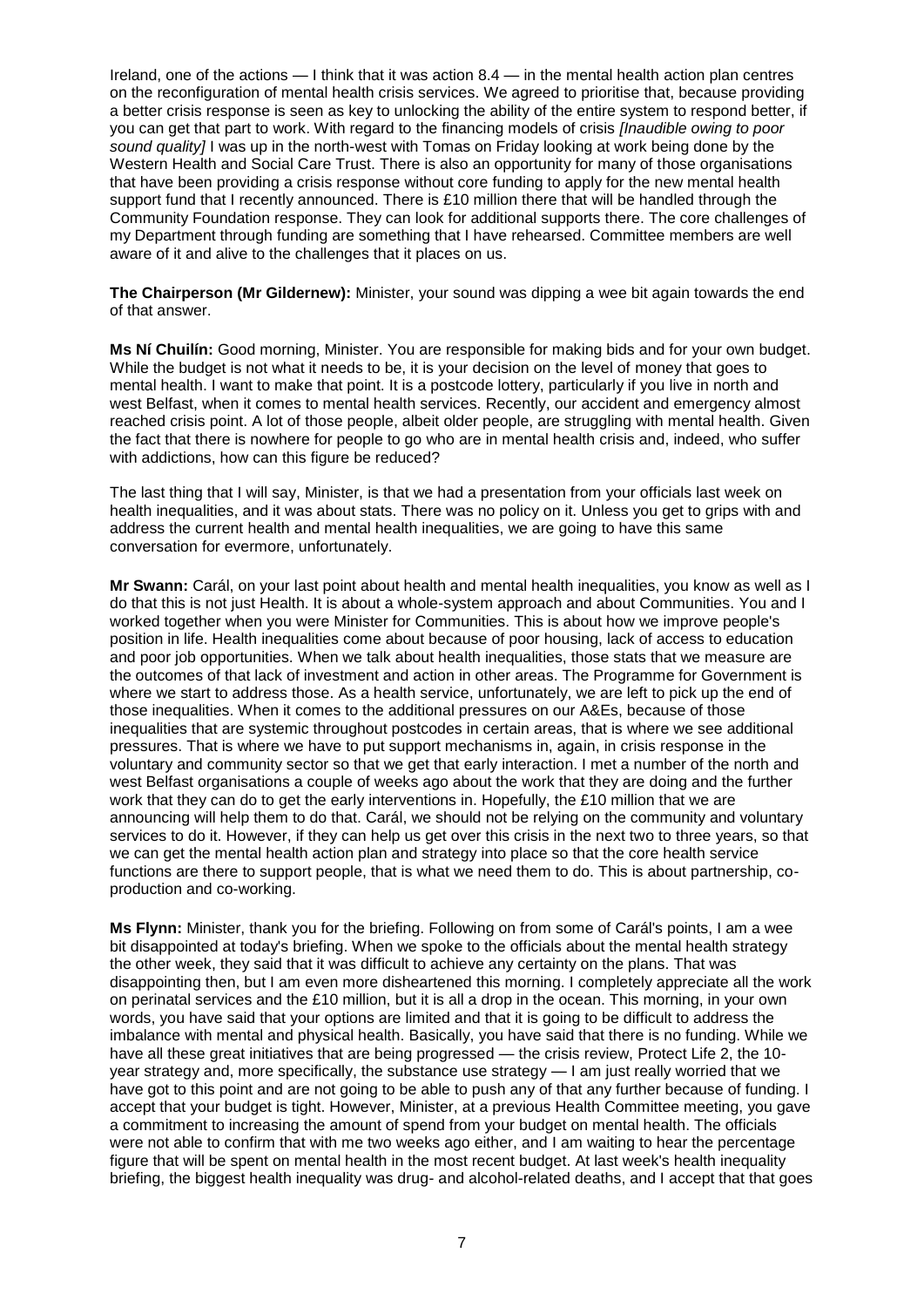right across the board. To be honest, I am worried. In your current budget, what will you actually spend on mental health, particularly on the substance use strategy and the mental health strategy?

**Mr Swann:** The substance use strategy and the mental health strategy have not been published yet. As I said, we will put fully costed proposals against those. Again, as I said, my budget is already £100 million to £150 million short. As my officials have briefed, we have a standstill flat-cash budget. Therefore, to give the additional funding to mental health, we have to strip it away from somewhere else. Those are the decisions that we have to make in the Department. That is why we bring forward these strategies and these implementation plans to show the cost-benefit analysis. You will understand that it is hard for me to put a monetary figure on what we want to do and what we know we need to do. Unfortunately, that is the system that we are in. I have to make bids and I have to prove it. That is where we will get to. Where I have been able to allocate money, we have, with regard to the perinatal regional approach. We want a mother-and-baby unit. I need a business case to do that, and we are working on that.

Órlaithí, it is about the building blocks of this. You and I have met and talked about mental health; I know that we are both coming from the same place. I have been open and honest in my statement about the financial challenges that we are facing to do the work that we want to do. We are trying to set out the evidence base so that I can convince other Ministers that this is where money needs to be focused. It is a challenging budget; Conor Murphy will tell you that as well. I received a flat-cash budget, and we have to progress that where we can, but also make a bid for recurrent funding, because that is when we start to see the long-term strategic change that we need. While the £10 million sounds like a lot, it is a drop in the ocean in the support for the voluntary and community sector. However, it is another avenue that we are utilising, because it is there, it needs funding and it can support and help us achieve the goals that we want to achieve.

**The Chairperson (Mr Gildernew):** I recognise members' frustration with the amount of time that we have with the Minister on this very important issue this morning. It is regrettable. We asked for an earlier start in light of the Executive meeting start time. However, that was not possible, so we are dealing with a very tight time frame. I appreciate members' adherence to that time frame.

**Ms Bradshaw:** Good morning, Minister. Thank you for coming this morning. I want to focus on the eating disorders review. Obviously, during COVID, a lot of people put on weight, but we also know that there are a lot of pupils who started manifesting restricted eating. Some of my constituents' children ended up at the acute end of that. To what degree does the review in the draft strategy look at overeating as well as restrictive and binge eating? We know that obesity puts pressure on the rest of the health service. To what degree are you engaging with the schools on the pastel highlighter children who could end up with anorexia?

Lastly, Minister, in the Queen's Speech, the Queen indicated that legislation could come forward in Westminster around putting calories on restaurant menus. To what degree is your Department thinking of introducing that in Northern Ireland?

**Mr Swann:** Thank you, Paula. On the last point, I heard that in the Queen's speech too. The Food Standards Agency usually takes the lead on such issues; I do not have a more up-to-date briefing on that.

On the specific school provision, we have done joint work with the Department of Education on the £6·5 million fund that we have specifically invested in schools jointly for the mental health support programme. We know that we need to make that intervention and make sure that the support services are there as well.

I am trying to find the specific update on the work on eating disorders — apologies, I cannot find it. Tomas, will you cover that when I come off? I do not have it to hand, Paula, even though I know that I have it in this pack. It is about the balance of being able to provide those supports, not just, as you rightly indicated, for those who are under-eating but for those who are overeating. There are challenges that come from that, so there is support that we can give to young people and their parents. Doing that in educational settings is of more benefit, because it is about getting the first-door approach that we want to be able to achieve so that people can get support where they are and when they need it.

**Ms Bradshaw:** Thank you, Minister.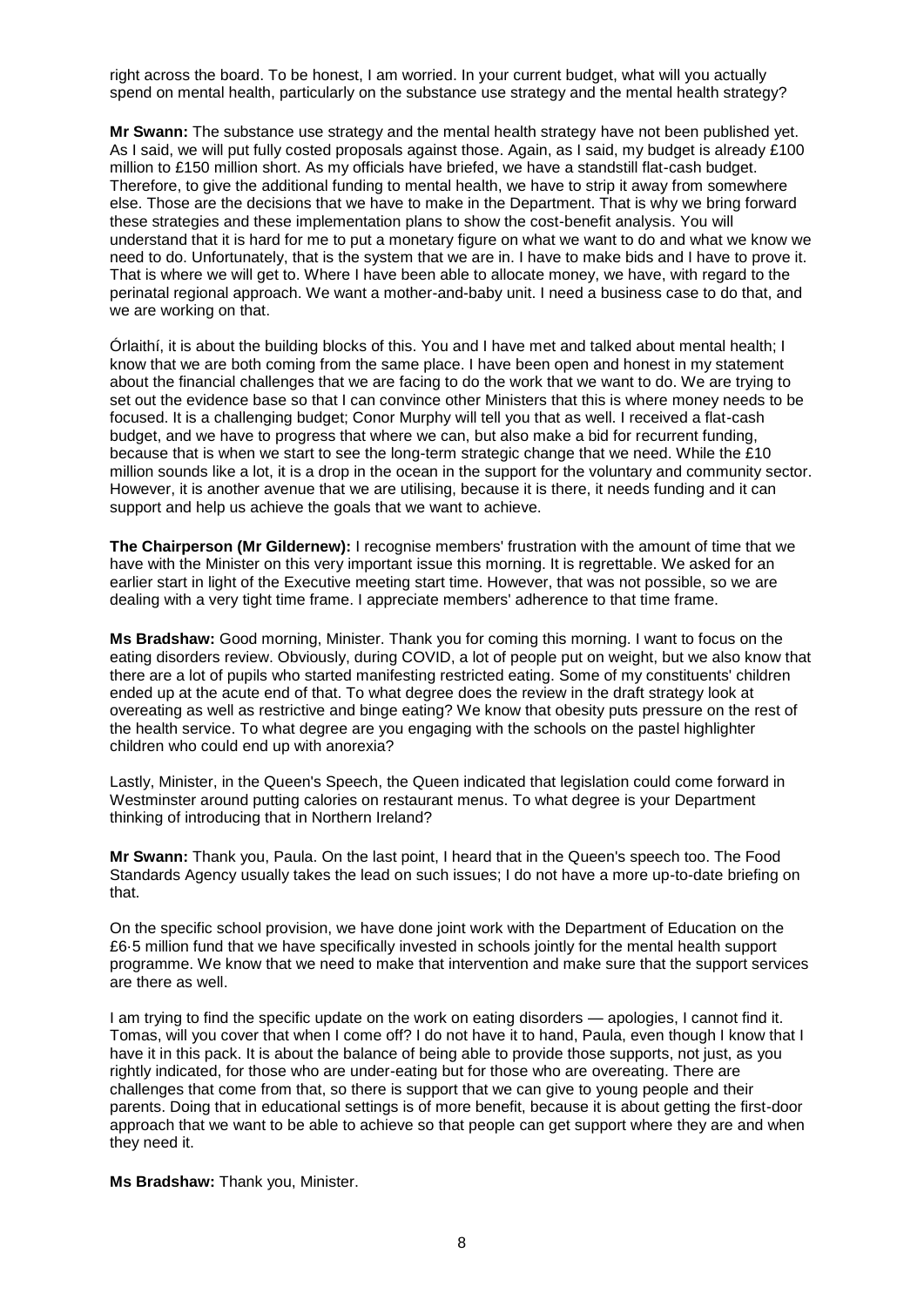**Mr Carroll:** Minister, we heard from you today and we heard from officials last week that the budget is bad, is not good enough and, going on what you have stated, will not cover the mental health pressures or deliver the service that you want to see. You have an interest in mental health, and I do not doubt that, but I am really concerned that the budget is not fit for purpose. What has been done, specifically and politically, by you, your officials and other Executive Ministers to challenge that? We were in, and have still to come out of, an unprecedented period, and to have a budget that stands still and continues as normal is simply unacceptable and is a slap in the face for everybody who has been through the pandemic. I want to know what is being done to challenge this terrible budget.

**Mr Swann:** Gerry, as we sometimes say, you and I are on the same page on this. I have been making that argument about the budget that has been supplied to Health overall. We were told that we were getting a flat-cash budget, which is challenging for us. One of the biggest expenses that we have is our workforce, so it makes the transformation pieces, the new initiatives and the new strategies all the more challenging. That is why we have to make the case, which is what setting out the action plan and the mental health strategy is about. We will bring forward a fully costed action plan so that my ministerial colleagues can see what it costs to do. Then, it is about seeing whether the political will is there around the Executive table and in the Assembly to support that. It is easy for individual Ministers to look to their own budgets without being challenged to see where the greater good is. That is where the Programme for Government should come in, with us, as an Executive and an Assembly, coming together to do it.

**Mr Chambers:** Minister, it would be great if we could provide you with a magic wand to overcome the funding shortfalls to enable you to do all that you would like to do. On this particular issue, has your Department recorded increased instances of mental health issues in the community during COVID? If so, has that been the case across all age groups? As we come out of the pandemic, could any of these new mental health issues begin to resolve themselves without professional intervention? Thank you.

**Mr Swann:** Thanks, Alan. Yes, we are seeing an increase across all age groups, and we are also seeing an increase in acuity across many age groups. As regards what more we can do, it is not about individuals solving that themselves, but about us empowering them and empowering community and voluntary organisations to provide those interventions. That is why it is important to engage with the Department of Education to support them. It is important that we work with the community and voluntary sector to empower it as well. As we come out of the pandemic, we need every available body to assist us. Over the past 14 months, dedicated people out there have committed their own time and that of their organisations. It is about how we now work alongside them so that, when we work through our mental health action plan and strategy, we can actually get to a better place.

I want Northern Ireland to be a model of mental health best practice across the United Kingdom and these islands, but I want that for our people. We need the strategy and action plan to set out that direction of travel. I need the support of the Assembly and the Executive to get there. I need funding support as well. We have got the buy-in from the people of Northern Ireland. They know what needs to be done. We are setting out a road map and a direction in the strategy and action plan as to how we think that we can get there. That is why the consultation and the feedback that we got were specifically important.

**The Chairperson (Mr Gildernew):** Thank you, Minister. Just before I wrap it up there, I see that Peter has joined us. Do you want to introduce Peter, and then I will come back to you, Minister?

**Mr Swann:** Yes, Colm. Peter Toogood is our new director of mental health. As I said in my opening comments, that is a new position in the Department. It is the first time that we have had a civil servant at that level dealing specifically with mental health. It shows our commitment and that it is a genuine approach and piece of work.

Chair, I apologise: you said that you had asked for an earlier start. I actually had a briefing with the Chief Medical Officer prior to this meeting to update me before I go into the Executive meeting. I wanted to spend more time with you on the issue, because it is something on which we have had a good working relationship with the Committee. There is a joint will and, I think, a joint approach, and we can really make a difference here.

**The Chairperson (Mr Gildernew):** Thanks for that, Minister. Before you go, I want to acknowledge the decision last week to not extend the children's regulations. The Committee had expressed a number of concerns, and I know that the sector had expressed a number of concerns around that. I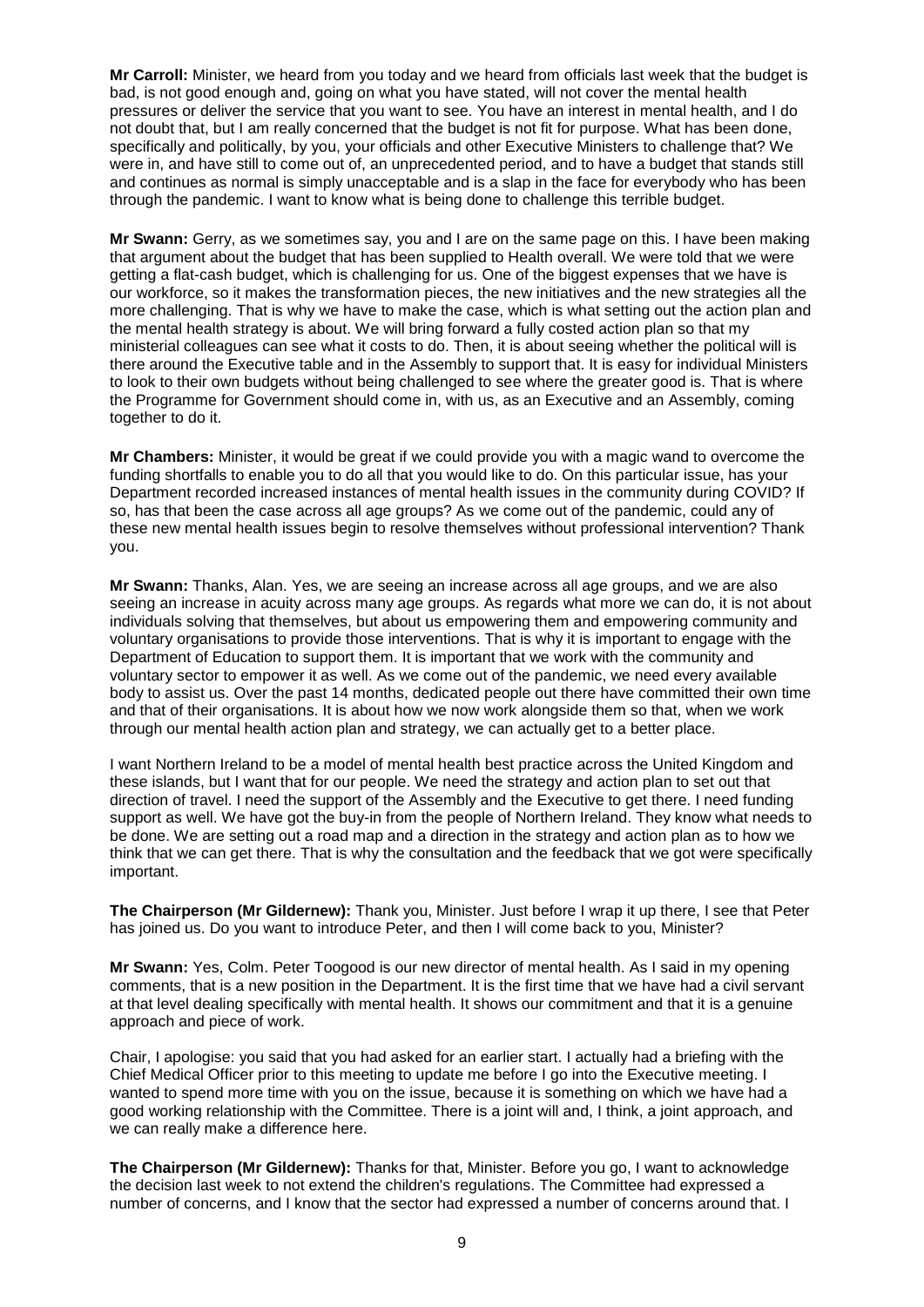just want to acknowledge that; it is a good example of where consultations are carried out, listened to and actioned. That is welcome. It also came up last night in our meeting with young people on mental health as a key issue for them. It was good to be able to tell them that the system is going back to the one that had been in place before — not that it was perfect, but it was certainly better than the curtailed system that has been in place throughout COVID.

Thank you for attending this morning, Minister. It is regrettable for us all that our time has been disrupted. It is a massive issue for you, us and the sector out there, and one that we really need to get to grips with. We will see how we get on with the officials. If there are outstanding questions, maybe members can put those through to you.

**Mr Swann:** Chair, that is no problem. I apologise. I know that, in our four-weekly schedule, I was meant to be in front of you again next week to give the usual presentation. However, I thought that, as this is Mental Health Awareness Week, it was useful that we actually did this today, because I know that it is where the Committee's focus is. As we come out of the pandemic, the more engagement that we get with regard to the delivery of the services that we are meant to be concentrating on, the more that I appreciate that engagement.

Sorry, Chair: I have just one final point. I have actually found the response for Paula. I approved the inclusion of the policy on eating disorder service provision across Northern Ireland, which has been examined by the Health and Social Care Board. That policy direction is included in the final, unpublished mental health strategy for 2021-2031. It is actually the development of a detailed business case with regard to eating disorders as well.

I will leave Tomas and Peter to follow up on the detail of that, Chair, but if there are further questions, we are happy to come back and re-engage on this issue, because it is a large piece of work. As I said, we will be able to engage next Tuesday, I think, when the Committee motion on mental health comes to the House. Thank you for that.

**The Chairperson (Mr Gildernew):** OK. Thank you, Minister. We will let you go. Good luck and take care in the time ahead. All the best.

I will pick up again, Tomas and Peter, on the workforce issue that I was asking the Minister about. First of all, having a workforce and the people in place is key. Then, there is a lead time involved in workforce, and planning is required. I am disappointed in section 13 of the strategy, on the workforce plan, because these things are still to be scoped and the timeline for the review is to be scoped. There is very little detail, and nothing else can fall into place until the workforce is in place. I would like some detail on what planning is taking place on that.

I also notice a reference in that section to:

*"Consideration of alternative methods of working and alternative workforce."*

What does that "alternative workforce" refer to, where might it exist and how might it be mobilised? I am not sure who wants to lead off on that.

**Dr Adell:** I guess that that will be me, Chair. Thank you very much. I can start with the question about the alternative workforce first, because that is the easiest to answer straight away. We believe that the traditional mental health workforce is hugely important. Psychiatrists, psychologists, social workers and nurses are, absolutely, a key part of our mental health workforce. There are, however, other people who provide really good mental health interventions, such as counsellors and interactive therapists, including art therapy, music therapy and so on. That alternative workforce has often not been considered part of the core mental health workforce. We want to make sure that those people are considered to be part of the core mental health workforce and to bring them into the bigger picture of workforce planning when we talk about the mental health workforce. It is about making sure that we use all available resources, not just what is traditionally seen as the medical or social care model of mental health but the bigger picture. That is what we mean by that. We have clarified that further in the mental health strategy to make it explicit what we are talking about so that there are no misunderstandings. We are not looking to undermine the existing workforce. We are looking at enhancing the workforce overall.

As I say, the workforce review is key. Unless we know how many people we need to do the work, it is really hard to plan ahead. It takes time to plan. It takes seven years to train a psychiatrist. A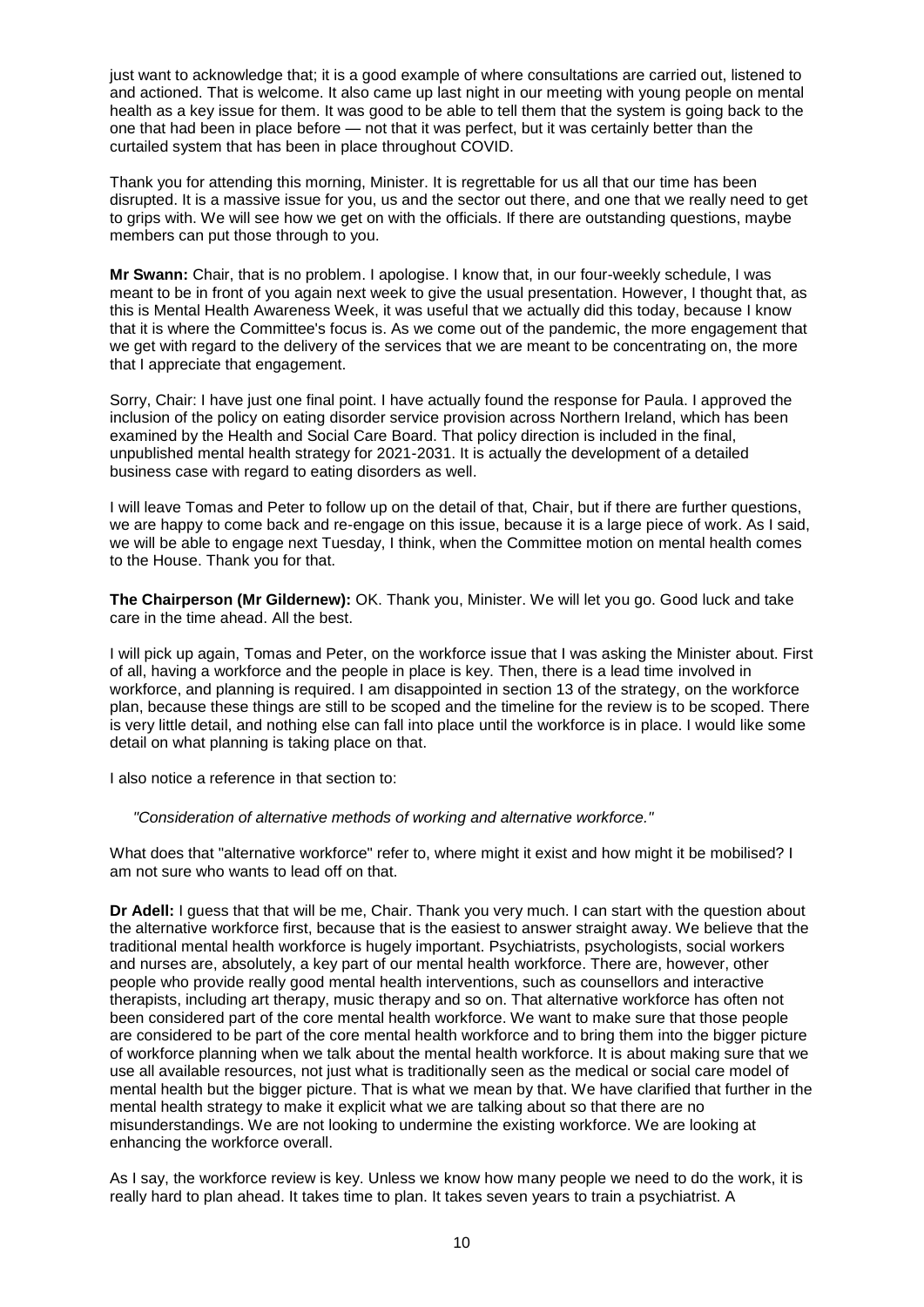psychologist spends six years at university, at least. These things are not quick fixes, but, having said that, it is important that we get it right. We should not rush through the workforce review just to have something on the books. It must be a good workforce review. To that extent, we have been planning what the workforce review would look like and how we can get that done. We see that as a priority, but I need the resources to do that. We cannot do it in-house in the Department because we need help and support from professionals and people who understand how services are delivered on the ground. Until we get that resourcing, it is very difficult for us to carry out that review. We see it as a priority, and I hope that we can start that later this year.

**The Chairperson (Mr Gildernew):** That is disappointing, Tomas. I know that a review should be good, should be done properly and not rushed, but the problems have been known for quite some time. I am surprised that we are only now getting to the point of saying, "Let us do this properly". That is disappointing, given that, as you pointed out, some of the disciplines and professions require six years of training. That is a concern. Obviously, we cannot go back and redo it, but there is a trend in that we are very good at reporting what the problems are, but actually putting specific plans in place and implementing those plans to address the problems is the bit of the picture that is not happening to the degree that many people would like. I will, maybe, come back with further questions on that later. I do not know how this fits in with the larger workforce review that Charlotte McArdle was doing. Charlotte is the Chief Nursing Officer. Was that workforce review simply on nursing? Was mental health not taken into account as part of that?

**Dr Adell:** I cannot speak on the detail of Charlotte's workforce review, but I know that mental health nursing was definitely part of it. There has been work ongoing, but we just do not have a comprehensive workforce review on mental health as a whole that demonstrates how the whole workforce joins together. It is not that work has been standing still. There has been work ongoing. Our social work colleagues in the Department are looking at social work in mental health services. Charlotte has been looking at mental health nursing and the need for it in the future. However, we need to bring together a comprehensive mental health workforce review, so that we can see how all these professions work together as a whole and how we can properly resource the system in the future.

Your disappointment over why it has not been done in the past, I can only share with you. I cannot say anything else. It is frustrating.

**The Chairperson (Mr Gildernew):** I declare an interest, in that I have worked as a social worker, including in the crisis response teams. It is deeply frustrating, and it is now a matter of urgency that we start recruiting the workforce and getting it in place. This is a 10-year strategy, and we are going to be more than halfway through it before the right people are in place, if we do not start to action that.

I will open the meeting to members' questions.

**Mrs Cameron:** Thank you, panel. Can you tell us a bit more about the mental health strategy going forward? What role will technology have in it? I am thinking in particular of the Encompass programme, and the significant issue that you have with different computer systems in trusts, with different actions in relation to coding and gathering the data that you require.

**Dr Adell:** We all know the frustrations of having different computer systems across the trusts. It is something that I believe that we all share. Encompass will certainly help us in mental health. It will help us to have comparative, shareable information between community mental health services, inpatient mental health services and across the trusts. Good understandable data and good outcomes measurements are really important to assessing what we are doing and how we can do it better. That is specifically mentioned in the strategy as one of the actions, to have a clear outcomes framework. That hinges on having a data system that works across trusts and within them. Encompass will help us to do that.

I just want to make it clear that that is not the only thing that we are doing when it comes to technology and mental health. We are also looking at how technology can help and support professionals to do the work more effectively. That requires being able to share data easily, and Encompass will help us to do that when a patient moves between trusts, which is very common in mental health, as we all know. It also includes developing, for example, online CBT or other, similar online treatment methods. This is not a replacement of existing methods, but it is an additional support for people, where it is helpful. All this technology and these online methods will help us become a better, more responsive service as a whole.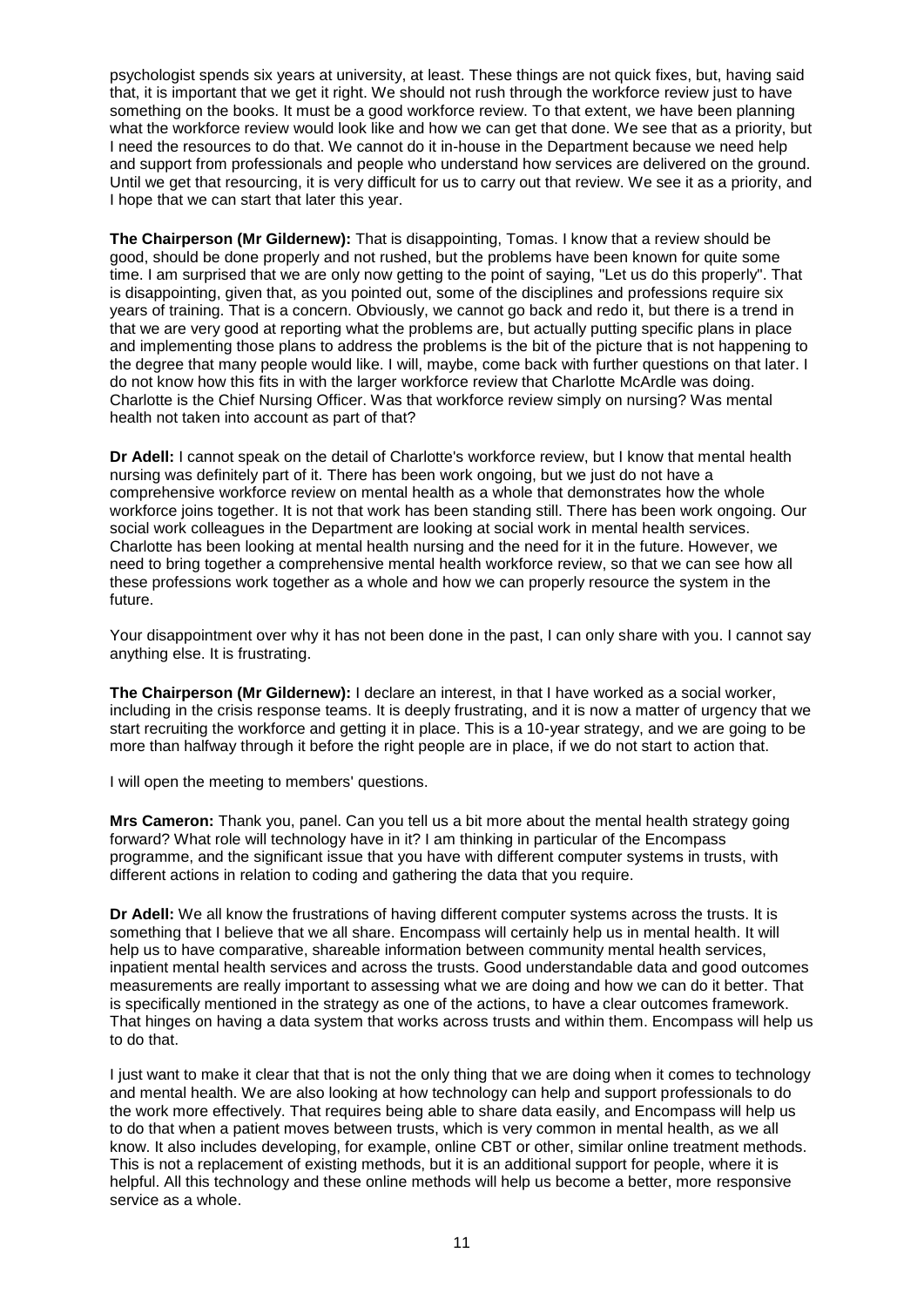**Mr Peter Toogood (Department of Health):** I will add to that. The key thing is to find out how ways of working better and working digitally can complement face-to-face working. That came through in the consultation. I just want to emphasise what Thomas said: this is not about replacing face-to-face intervention; it is about complementing, adding to and improving. Specific refinements that we propose to make in the final strategy reflect that. It is really about building on a lot of the good stuff that happened over the past year that has been forced on us as part of the pandemic. We are trying to develop that further and exploit it in a more normal operating context.

**Mrs Cameron:** I appreciate that, thank you. We absolutely need a balance in how things operate as we go forward, from pre-pandemic working. It is good to take the good bits that have worked well, build upon them and use them. However, I would like to see provision being rolled out as quickly as physically possible.

Have you any comment about GP access or GP provision of talking therapies? Can you update us on that this morning?

**Dr Adell:** It is absolutely vital that GPs are able to deploy talking therapies, counselling or other therapies, as a form of mental health support, as in step 1 and step 2 of the stepped care model. Counselling services are available at many, but not all, GPs. Work is under way in the Health and Social Care Board to try to encourage further uptake of counselling services. Similarly, we have talking therapy hubs, which are currently run by the trusts. One action in the mental health action plan is to shift the focus of talking therapy hubs towards primary care so that they become part of the GP toolkit in their delivery of mental health services. That will go hand in hand with the development and roll-out of further mental health workers in primary care multidisciplinary teams (MDTs). It is all about helping people to get quick access to mental health services when and where they need them. Some of those things are not easy because they require structural change. We are actively working on that to make sure that it is available to GPs in high numbers.

**Mrs Cameron:** That is great. May I come back on that? I just want to reiterate the importance of physical GP access in the first place in order to access any of the services that are available. Obviously, there are great difficulties because it is not streamlined across the board and across GP practices, and some people, especially those with mental health issues, have even greater difficulty getting in contact with their GP, let alone seeing them. I hope that there is some work going on to address the particular issues with access to GPs. Thank you.

**Ms Bradshaw:** This is a request to Tomas: can you, in slower time, tell me what the Minister said about the policy direction? Can I get a wee bit more detail on that? I have a separate question for Peter. Thank you.

**Dr Adell:** The Health and Social Care Board has done a review of eating disorders, together with the Regional Eating Disorder Network Group, which consists of service users, clinicians, carers, the community and voluntary sector and trust and board representatives. They came up with a service proposal for a way forward that would enhance eating disorder services across Northern Ireland through the provision of additional medical, nursing, dietetic, psychology, occupational therapy and social work staff. It will provide in-reach from community work into inpatient settings, where we have eating disorder patients in mental health wards. It will also expand those other therapies and other allied health professional interventions in eating disorder services. That is a very short summary of a large paper. It provides a number of options that the Minister has approved for a future policy direction. It will massively improve eating disorder services and will ensure that we are compliant with NICE guidelines and similar. It will also make sure that we can provide good pathways for all people with eating disorders.

Exactly how those services are developed and delivered will depend on what are the best clinical outcomes. It will cover all kinds of eating disorders. We have asked the board to develop a detailed business case for us so that we can consider funding for that, which, obviously, we have to do as part of the process. The mental health strategy will reflect the work of the Regional Eating Disorder Network Group, which has done fantastic work to produce that for us.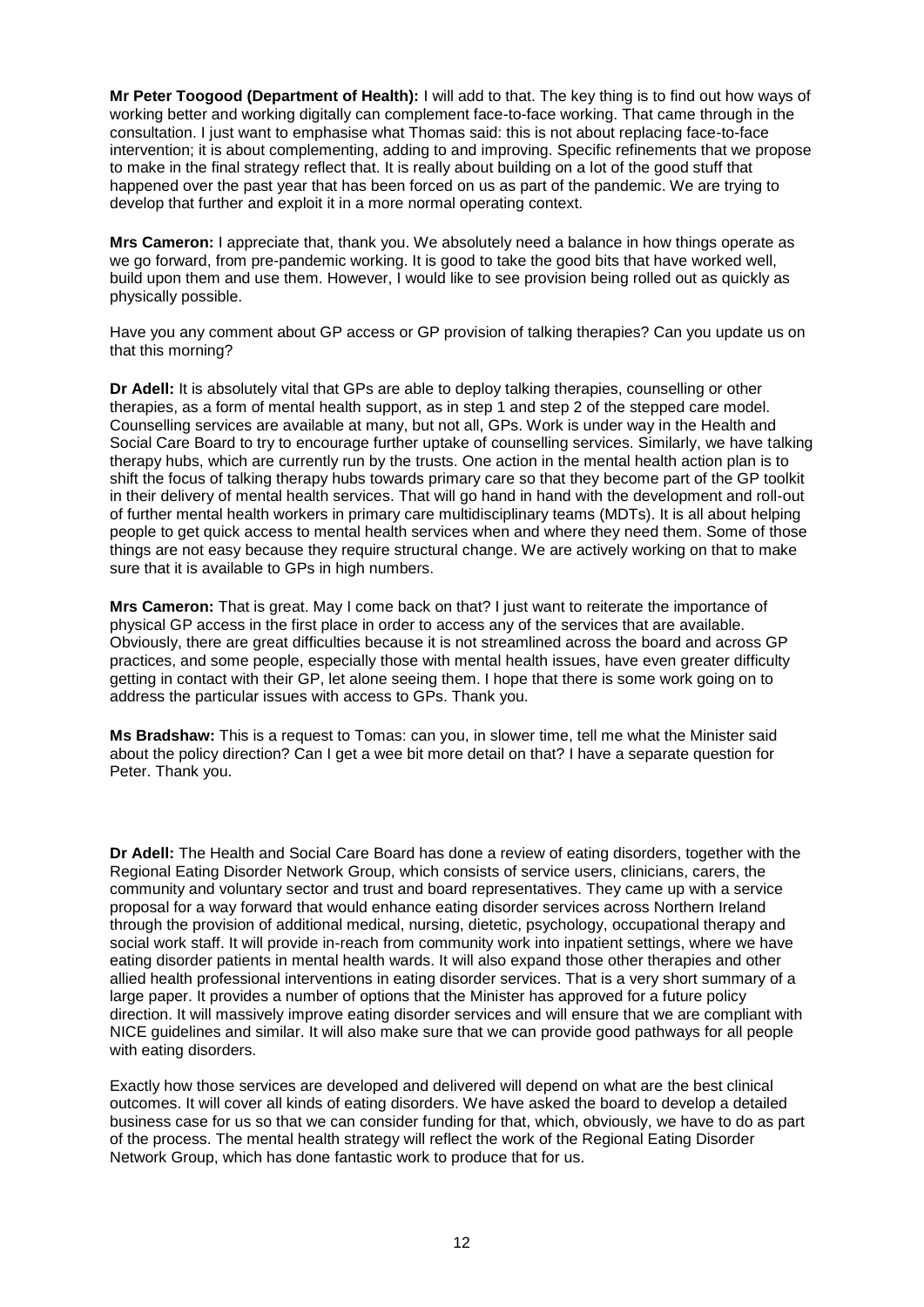**Ms Bradshaw:** Thank you, Tomas. I appreciate that it is still in draft and developmental format, but at what stage can the Committee get a more substantive paper on that? Will it be when the Minister has signed off on it? In advance of that, is there anything that we can get on the thinking? There is plenty of brilliant stuff going on there. A number of constituents are keen to feed into that, and they will be delighted to hear that that is the direction of travel.

**Dr Adell:** I am sure that we can provide something in more detail in writing to you. If you write to the Department, I am sure that we can provide that in writing, as long as you give me a few days to summarise all that for you. That is not a problem.

**Ms Bradshaw:** Brilliant. Thank you so much.

My second question is to Peter. You mentioned the length of time that it takes for people to become specialists. I am particularly concerned about victims and survivors of not just the Troubles but the mother-and-baby homes — those who have been through forced adoption and had children taken away from them — historical clerical child sexual abuse and others, who require a very intricate conversation with somebody who really understands what they have been through and the support that they need. Do you feel that there are enough of those specialists in Northern Ireland? If not, what is being done to put those people in place?

**Mr Toogood:** Paula, if you do not mind, I will probably defer to Tomas again for a substantive response to that. I am still very much reading into the brief and am not long in post, so I would not want to give you incorrect information.

Tomas, is that something that you could respond to?

**Dr Adell:** Absolutely. We have a really good, dedicated workforce in Northern Ireland for those areas. We have really good staff carrying out really good work in the statutory sector and the community and voluntary sector. I do not want to take anything away from that but it is accepted that we need more.

The levels of people with trauma-related mental health problems in Northern Ireland are significant, whatever the trauma. We need to make sure that we have a workforce that is trauma-informed and expert in how to help people with that kind of trauma. There are some recommendations in the strategy on research and helping Northern Ireland to become better at doing those things and pulling that together. That will help to ensure that we have the right training for people, so it is an ongoing issue.

It is important to say that people who have severe needs can definitely get the help and support that they need in Northern Ireland. That support is there. No one will be turned away if they have severe needs, and there are specialists for those people. I want to make it very clear that we should not scare people away from seeking help.

**Ms Bradshaw:** OK, thank you very much. Again, if we can be kept up to date with the policy review that you mentioned, Tomas, we would really appreciate it.

**Ms Hunter:** Thank you, panel. Last night, we had a fantastic conversation with young people about barriers to accessing mental health support and how we could improve them. One thing that was mentioned was that, if you live in a rural area, it is that bit more difficult to get counselling and access to medication.

Off the back of that, what conversations or engagements is the Department having with groups such as the Rural Community Network to identify need and the impact in rural areas? In my constituency, we have had conversations with constituents in areas such as rural Limavady, and if you do not have access to a car, for example, getting access to your GP can be difficult. As we move more towards utilising technology to get in contact with GPs, there are fears that rural communities are being left behind due to broadband issues. Any clarity on that would be helpful.

**Dr Adell:** First of all, access to mental health services should not depend on where you live. That is something that we are very clear on. We want to have an equity of service across Northern Ireland with local service delivery. That means that it is delivered differently depending on the setting so that it matches the need of the population. That is absolutely key for us going forward.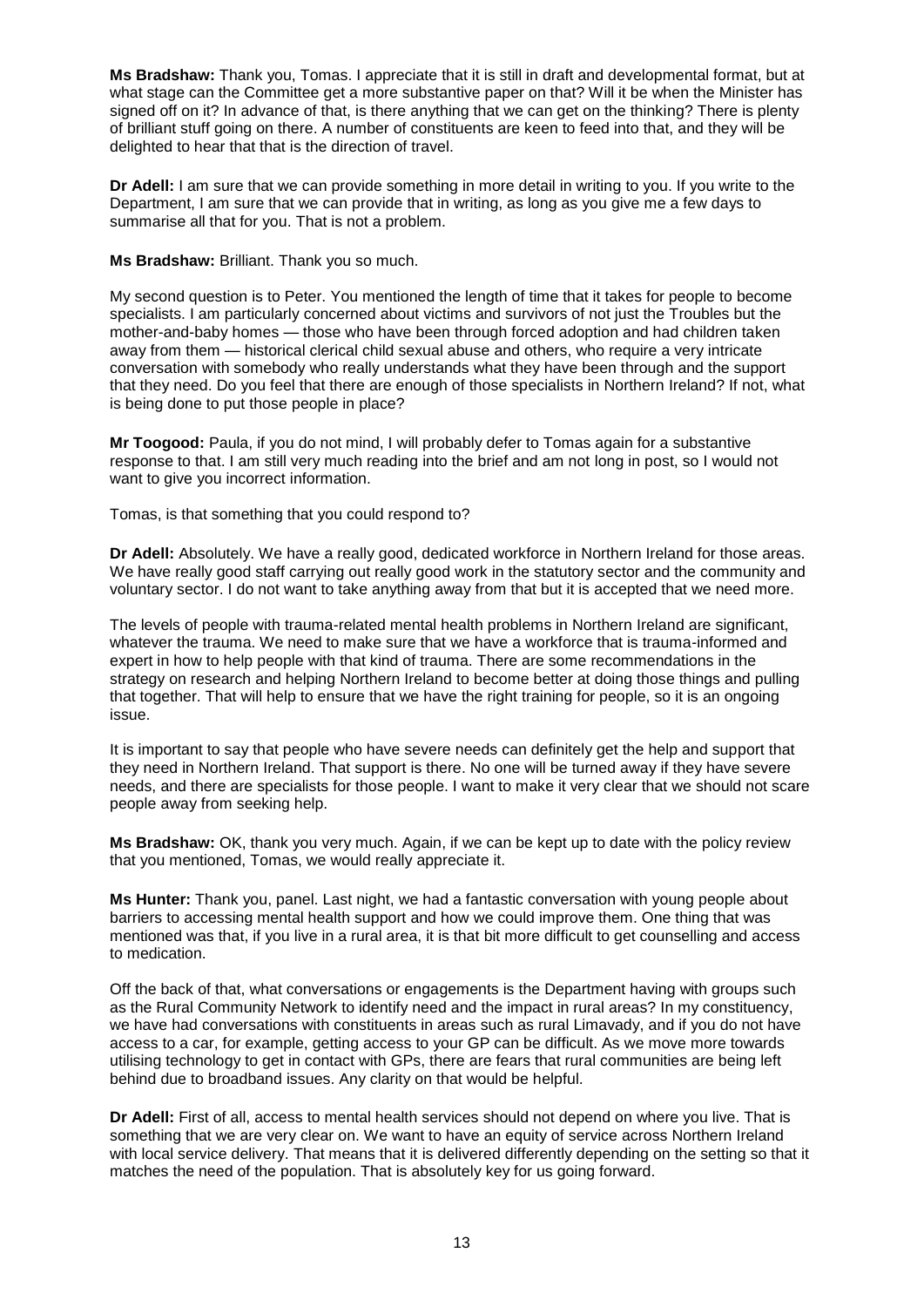We have engaged quite extensively with a large number of people, over the last 18 months to two years, about the mental health action plan and mental health strategy. That includes groups from rural communities. I met a number of them personally, and they have taken part in our reference group work and in our co-production work on the mental health strategy and action plan. Those groups have been considered. We are very aware of them, and that is definitely something that we want to work on and reflect in the practical outcomes of the strategy.

**Ms Hunter:** Thank you, Tomas. Just off the back of that, are you looking at any innovative initiatives, such as social prescribing, to engage with people in rural communities? I welcome your comments because sometimes people in rural communities can be left behind, and it is good to hear that their first-hand comments and opinions have been included.

**Dr Adell:** Social prescribing is a great thing. It is very helpful to people, especially those on steps 1 and 2 of the stepped care model or to people who need support even prior to that. That is not for just rural communities; that is across the board. It will look different in urban and rural settings but it is something that needs to be available across the board.

We really want to make sure that services are catering for communities. A service in the centre of Belfast might be a drop-in centre. In a rural community, that would not be practicable. It would mean people would probably have to travel, as the professionals would have to travel to the people who need the help. It is about building that into the details of the service delivery and implementation from the very beginning so that it is not an afterthought but part of the delivery of the service model in the first place. We are putting those kinds of considerations as a requirement when developing the services that are coming forward in the mental health strategy. We are trying to ensure that that balance is not lost.

#### **Ms Hunter:** Thank you.

**Ms Flynn:** My first question is for Tomas. The Minister referred in his briefing to the crisis review. I assume that the Minister is now considering the recommendations in that review. I was told, in response to an Assembly question that I asked a couple of months ago, that the intention was to have it published by April. Do you have a timeline for when we can see the findings and recommendations of that review?

**Dr Adell:** The review was received in the Department a few weeks ago. It is currently sitting with me. The delay is with me, so blame me and not the Minister. I am working my way through it as quickly as possible. It is a more comprehensive review than we anticipated, which is brilliant, but it is taking me a bit longer to make sure that we can provide accurate commentary on the review to the Minister. My hope, barring any unforeseen circumstances, is to get it to the Minister shortly, by which I mean weeks rather than months. I do not want to promise a date, considering that we are all under significant pressure and are working very hard.

**Ms Flynn:** That is no problem, Tomas. I am glad to hear that it is more comprehensive than you expected because, as you said, you would rather have that. That is a good thing.

I am due to meet the Minister when you have completed the substance use consultation responses. He has agreed to hold a meeting with me, so, hopefully, that might chime with the crisis review, and we can get a fuller conversation on both those issues.

Secondly, you and I spoke at one of the previous mental health all-party groups (APGs), and I had requested to the Minister that the Department needed to carry out a full needs analysis for poor mental health, mental health crisis and drug and alcohol addiction. The Minister referred to the prevalence study that was carried out around children and young people, but he said to me, in response to an Assembly question in October that, under the mental health action plan, action 15.2 calls for a prevalence study for adults. Is that being carried out by the Department? Has that been done? Do you have any update on that?

**Dr Adell:** We have not carried out the prevalence study among adults. We looked at it last year, and it has been on my desk quite a bit. At this point, we struggle to get value for money for that kind of study. Significant academic research shows us the needs in adult mental health and across substance use and diagnosis as well. That data already exists and provides us with a fairly good indication of need, and we think that the costs to develop a prevalence study for adult mental health could be better used to provide the services, as we have more academic research among adults. That does not exist to the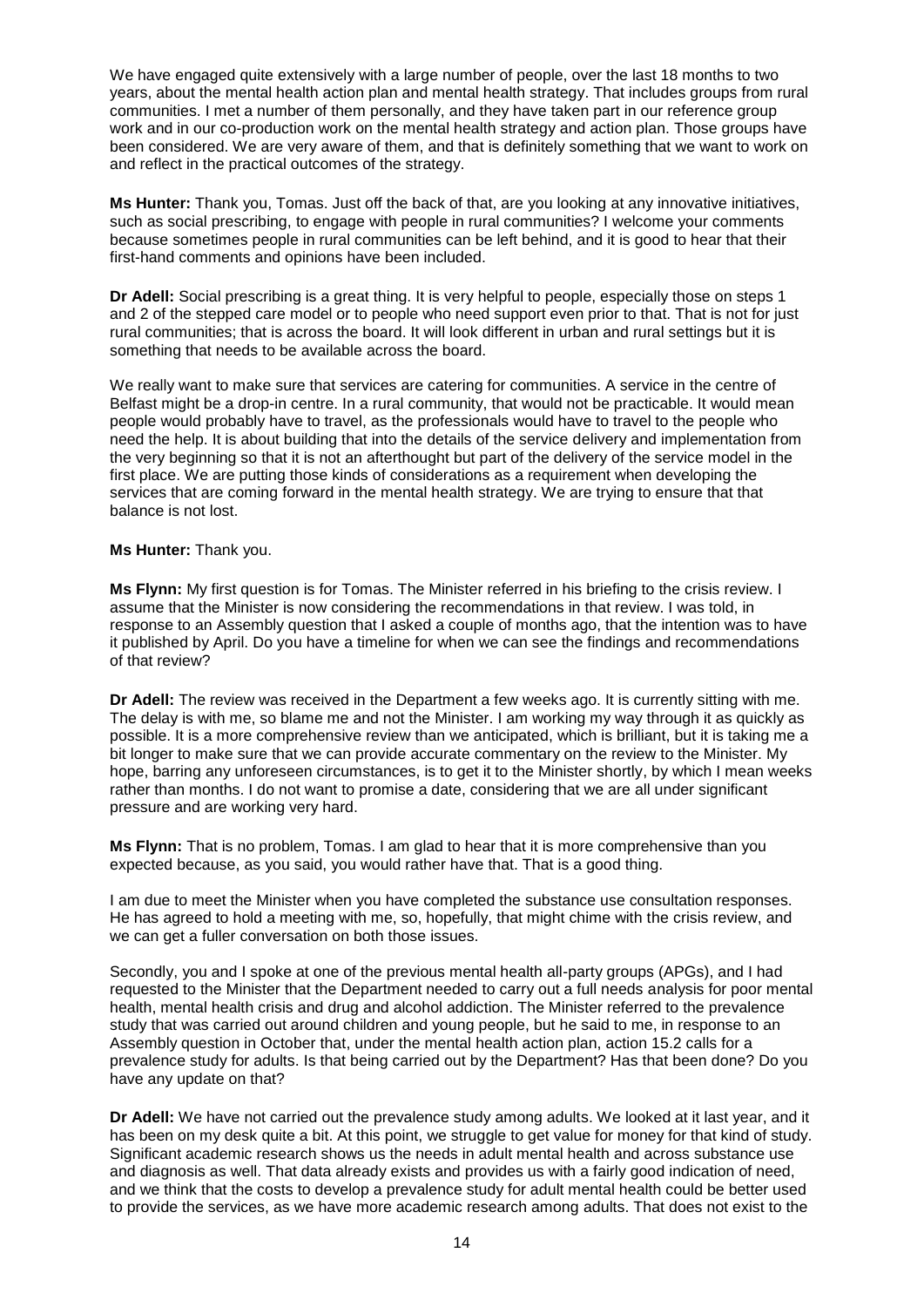same extent among children, so there is a slightly different need. The children's prevalence study gives very good evidence about the prevalence among children and how much that is carried on to adults. So, it gives us a good basis to work on.

So, at this point, we are not progressing the prevalence study for adults simply because we have the information in other areas, and we can use the money better to deliver services. It is something that we will consider going forward. If we think that it would help us, I would definitely put that proposal forward, but, at this point, I am not sure that it would, considering the cost of doing that.

**Ms Flynn:** OK. That is fair enough, Tomas. Thanks for that update.

Finally, Peter, it is nice to meet you, via StarLeaf for the moment. I am conscious that the Minister said that this is a new post that you have taken up as director of mental health. Will you explain a bit more about your role, who you will engage with and what your position entails? I would love to organise a separate meeting, outside of the Committee, just to chat with you in a bit more detail around all that.

**Mr Toogood:** Yes, Órlaithí, no problem at all. I am delighted to be here, and I will be delighted to have a chat with you about this. Yes, it is a newly created role, and it covers all aspects of mental health, which is adults and children, and the implementation of the Mental Capacity Act. The domestic violence and sexual violence aspects, as they fall within the DOH remit, fall under me as well, so I have four strands to my remit.

To be honest, I am genuinely excited about getting stuck into the role. I was in the Department of Health a number of years ago, albeit in a different capacity. I have spent the past four or five years in TEO, the last year of which working on COVID-related matters and the Executive's response to that. Through that work, I have really seen the importance of mental health and the emerging issues that need to be resolved. I am personally passionate about making things happen. I am not one for talking; I want to see things happen on the ground. Hopefully, that chimes with you on the Committee. I have a strong finance background, so I am very keen about and acutely aware of the challenges around health funding. I will be looking at any way possible to get money into the mental health arena and to try to be as innovative and as imaginative as possible in that regard.

I am in post only a couple of weeks, but I am struck by the need to join everything up across government. We have talked about that already in saying that there are so many determinants and so many features that impact on mental health across many Departments. Again, through my previous role, I have made some really good contacts across Departments, and I want to exploit that in my current role to make sure that we are all joined up. The need to be better joined up across government comes through strongly in the consultation on the draft mental health strategy, and I would like to give priority to that. I have already had this conversation with Tomas many times in the past couple of weeks. To me, *[Inaudible owing to poor sound quality]* so important is about doing everything through the patient or the citizen's perspective, not through the system and not through an organisation. That is challenging, and I have already seen challenges in that regard, but I would like to embed that as we go forward. Órlaithí, I am delighted to meet you, and I would be delighted to have a chat with you outside this on how we take things forward.

**Ms Flynn:** That is brilliant, Peter. I wish you all the best in your new role. Hopefully, it will go a long way to achieving that parity between mental and physical health. Thank you.

**The Chairperson (Mr Gildernew):** Thank you, Órlaithí. Peter, it is good to meet you, as Órlaithí said. It is also good to see that sense of commitment to the role. That does come across, and that will be useful. What you said about the need to involve the individual and the citizen is interesting. We absolutely need to do that, and there is also a strong potential in the community and a need to involve communities as well as individuals in the community. That is all interesting stuff for the future. Those are interesting considerations.

**Ms Ní Chuilín:** Go raibh maith agat, a Chathaoirligh. Thank you, Chairman. Thank you, Tomas and Peter. Peter, I welcome you to your new role. To repeat what other members have said, it is very important to give mental health this status through a post such as yours.

Tomas, in your commentary, you said that the Department was keen that GPs also took on board, through primary care, talking therapies. Can you clarify that that is in addition to the talking therapies in the community and voluntary sector? You will be aware of the #123GP campaign to get GPs better equipped to deal with mental health problems.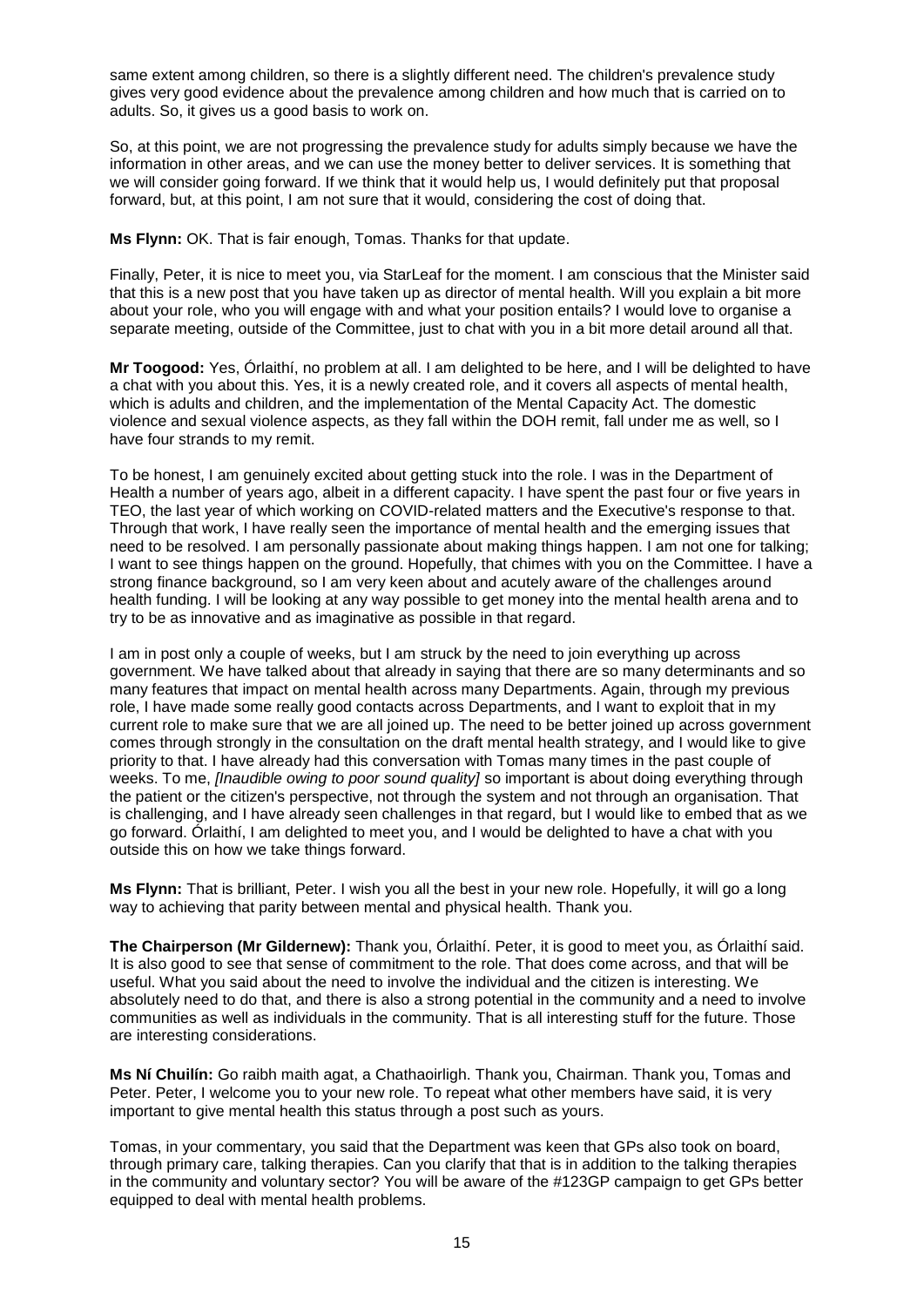My second question is on the care pathways and, indeed, the Children's Commissioner's report on mental health services, 'Still Waiting'. First, the length of time that it takes to fill these much-needed posts is alarming but not surprising. The indications from my constituency work are that the demand for CAMHS and, indeed, adult mental health services has increased. I want to get a sense of those.

My last question is to Peter. When the Health and Social Care Board is dissolved, will you sit on any of the new management arrangements to ensure that mental health is given the same status and priority across all trust areas? At the minute, each of us feels that it is a bit of a postcode lottery. I accept that no one wants that to be the case.

Those are my questions. Thank you.

**Dr Adell:** Counselling is key. I have much sympathy for the #123GP campaign. We need to ensure that GPs are equipped to deal with mental health problems.

Talking therapy hubs are funded by the trusts and often delivered by the community and voluntary sector through contracts. We want to get to a position where there is stronger working between GPs and the community and voluntary sector. They should not be in opposition but should be partners in delivery with the really good voluntary work that they do and through the statutory funding that comes through the talking therapy hubs. That is an additional resource for GPs in that it is about putting existing resources in the most appropriate place so that they can be accessed more easily. It is not a competition. Putting the community and voluntary sector in with GPs should enhance overall provision rather than taking anything away from anyone. Sorry if I was not clear on that earlier. I want to make it very clear that the community and voluntary sector is a partner in the delivery and that it is absolutely key.

On your question about increasing the staff in post and NICCY's 'Still Waiting' report, we know the challenges. I am not shying away from those. We need to do everything that we can to ensure that the workforce is available, that posts are attractive and that we have the right banding levels so that the right people will be interested. We are working actively with the board and the trusts to make sure that that is the case.

I can only assure you that we are doing the very best that we can, but it is difficult to get staff to fill posts, particularly in some areas of Northern Ireland. The west is a very good example of that. We have a lot of vacancies in the west. It is not that those in the Western Trust are not trying really hard to fill those posts; it is just that we do not have a big enough workforce. That brings me back to the workforce review. We need to have that in place so that we know how many staff we need to train, how we can incentivise them to come from other jurisdictions and so on. That work is ongoing.

**Ms Ní Chuilín:** And my question about the Health and Social Care Board?

**Mr Toogood:** Carál, you are right: when that organisation ceases to exist, a lot of the key personnel will still exist. One of the key focuses that I have had over the past couple of weeks has been in starting to develop those relationships. In many ways, Brendan Whittle, the new director of mental health on the board, who has recently taken up post, will ensure that we are on the same page and that I understand exactly what is going on there as well.

You can be assured that I will be an advocate for mental health in the Department and will make sure that it is prominent there. Again, I will develop relationships internally with the key senior folk in the Department, such as Sharon Gallagher, who is in post and will retain responsibility for the board. It is about developing relationships so that they understand exactly where we are coming from in the *[Inaudible owing to poor sound quality]* possible way that will maximise every effort so that we can get funding and resource into that area.

**The Chairperson (Mr Gildernew):** I have a question. It might be for Tomas, but I am not sure who can deal with it. It is about gambling addiction services. A number of years ago, prior to COVID-19, I was at an event in the Long Gallery and was taken aback when it was identified that one in 10 suicides - it was possibly a higher number - was linked to gambling addiction. Tomas or Peter, are there any commissioned gambling addiction services? Are there any plans to develop those further?

**Dr Adell:** Peter, I do not know if you want to answer, but I will begin. There are no specific gambling addiction services. All trusts have generic addiction services that deal with addictions of various kinds,